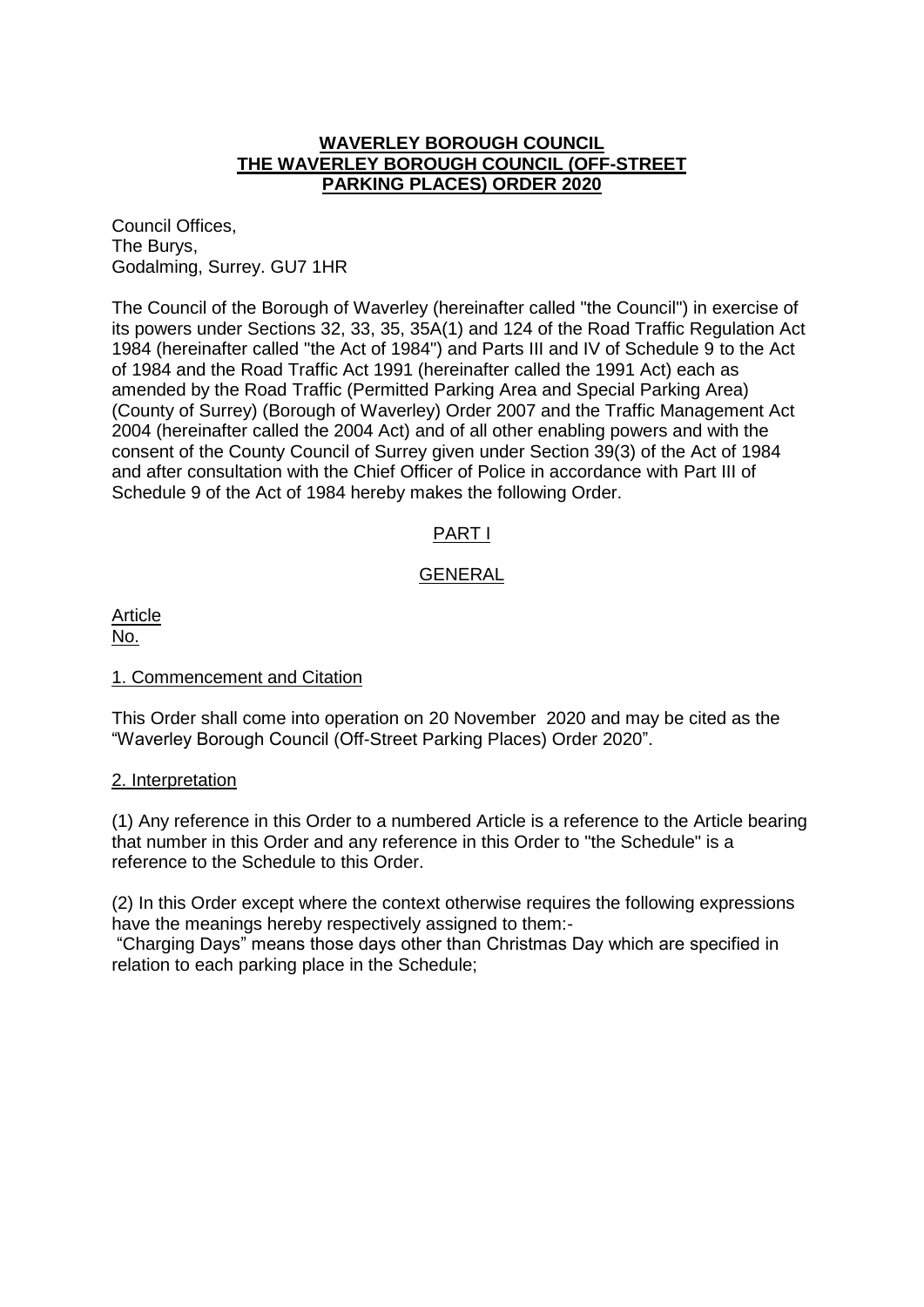"Charging Hours" means any period specified in the Schedule to this Order in respect of which a charge is specified in Article 12, except in respect of the hours relating to Offpeak Parking Permits ;

"Civil Enforcement Officer" means a person authorised by or on behalf of the Council to patrol and issue penalty charge notices in any parking place.

"Contract Parking Permit " means a Parking Permit issued by the Council to permit the parking of a vehicle in a parking bay marked 'contract only' in the parking places specified in Part III of the Schedule upon payment of a fee and display of the Council issued Contract Parking Permit;

"Council" means Waverley Borough Council;

"Credit Card" and "Debit Card" have the same meanings as given by section 35A(6) of the Act of 1984

"Designated Space" means a parking space designated by the Council for use by a particular class of vehicle or driver and which is enclosed by a white line;

"Disabled Person's Badge" has the same meaning as in the Disabled Persons' (Badges for Motor Vehicles) (England) Regulations 2000 and any amendments or re-enactment thereof;

"Disabled Person's Parking Permit" means a Parking Permit issued by the Council upon application on such terms and conditions as the Council deems appropriate "Disabled Person's Vehicle" means any:-

(i) Invalid carriage;

(ii) Vehicle issued to a disabled person by the Department of Health and Social Care in lieu of an invalid carriage;

(iii) Vehicle lawfully displaying a Disabled Person's Badge;

"Driver", in relation to a vehicle waiting in a parking place, means the person driving the vehicle at the time it was left in the parking place;

"Electric Charging Point" means an installation adjacent to a parking bay for the purposes of recharging the battery of an electric vehicle by way of a connecting lead; "Electric Vehicle" means an automobile that is powered entirely or partially by electricity and is capable of being charged from an external source;

"Electric Vehicle Parking Bay" means a parking bay the Parking Place, where a charging point is provided for the use of charging electric powered vehicles;

"Hand-held Device" means a wireless hand held computer used by a Civil Enforcement Officer which is programmed to interface with the telephone parking payment system;

"Heavy Goods Vehicle" means a motor vehicle constructed or adapted for use for the carriage of goods of any description which exceeds 2.25 metric tonnes gross laden weight or a trailer so constructed or adapted:

"Goods Vehicle" means a vehicle which is constructed or adapted for use for the carriage of goods or burdens of any description;

"Off Peak Parking Permit" means a parking permit issued by the Council to a person whereby a vehicle owned, kept, driven or controlled by that person may be left between the hours of for use between the hours of 8 a.m. and 9.30 a.m. and 4.30 p.m. and 6.30 p.m. on Mondays to Fridays inclusive and all day on Saturdays in car parks as specified in the Schedule Parking Places specified in the Schedule to this Order upon payment of fee;

"Owner", in relation to a vehicle, means the person by whom such vehicle is kept. It shall be presumed that the Owner was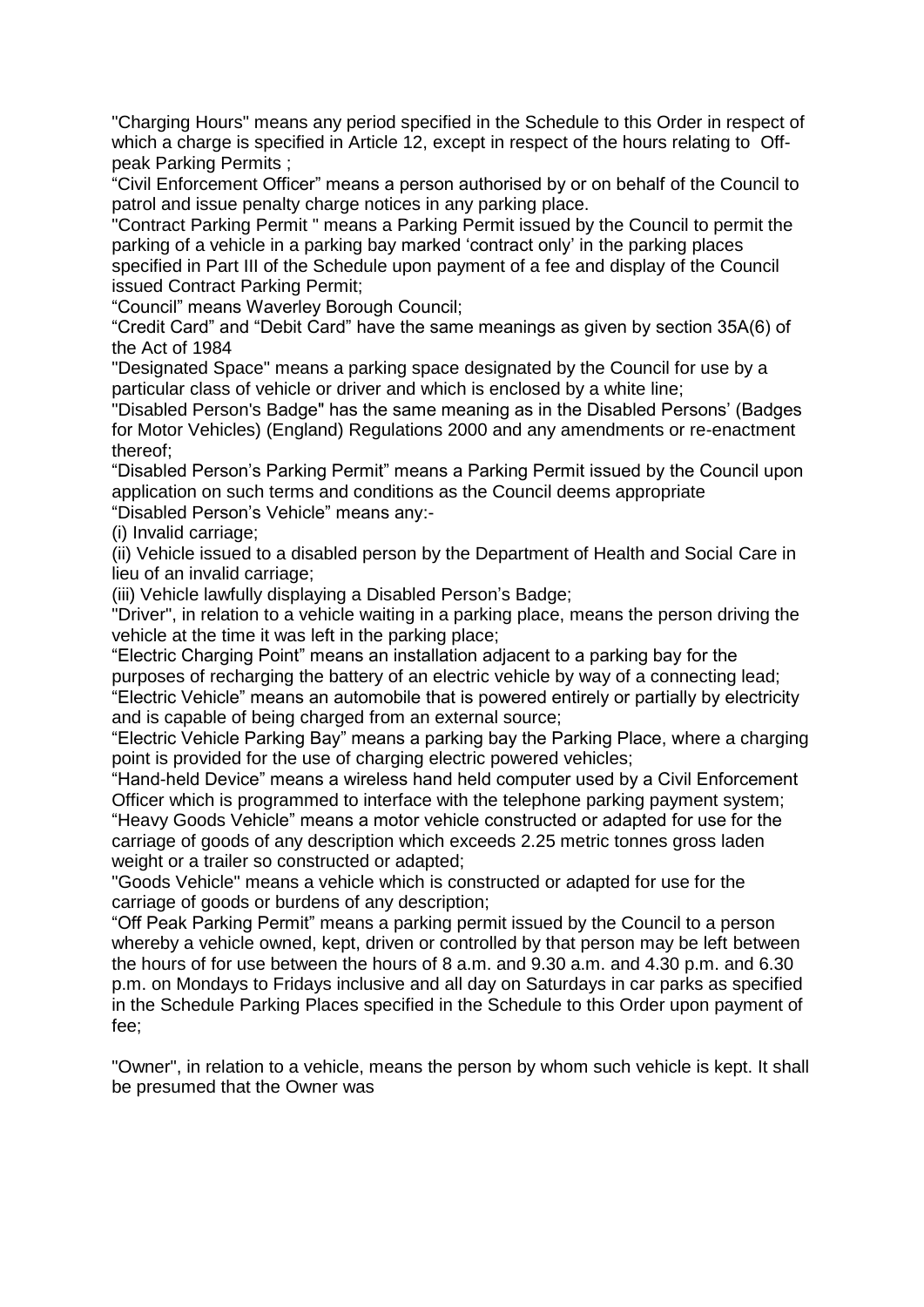the person in whose name the vehicle was at that time registered under the Vehicle Excise and Registration Act 1994;

"Parking Bay" means any area of a parking place which is provided for the leaving of a vehicle and indicated by markings on the surface of the parking place;

"Parking Charge" means the charge paid by the Driver of the vehicle by which he is authorised under this Order to leave the vehicle in a parking place;

"Parking Permit issued by the Council" means a parking permit, season ticket and/or contract permit issued by the Council (in such form as the Council shall from time to time prescribe);

"Parking Place" means any area of land specified by name in Column 1 of Part I of the Schedule and provided by the Council under Section 32(1) of the Act of 1984 for use as a Parking Place;

"Parking Ticket" means a ticket issued by an apparatus or device of a type and decision approved by the Secretary of State following the insertion of an appropriate coin or coins, Debit or Credit Card into the apparatus or device;

"Passenger Vehicle" means a vehicle constructed or adapted solely for the carriage of passengers and their effects, including a "station wagon" or "estate car" which is not being used for the carriage of goods commercially;

"Penalty Charge" means the charge set under the provisions of Schedule 9 Part 3 of the Traffic Management Act 2004 which is to be paid to the Council following the issue of a Penalty Charge notice within 28 days of the issue of that notice.

"Season Permit " means a permit issued by the Council to a person whereby a vehicle owned, kept, driven or controlled by that person may be left Monday to Saturday inclusive in Parking Places specified in the Schedule to this Order upon payment of a fee;

"Service Provider" means the company authorised and appointed by the Council to operate, administer and maintain the payment of the Parking Charges using the telephone payment parking system;

"Telephone Payment" means an accepted payment made using the telephone payment parking system;

"Telephone Payment Parking System" means a system to facilitate and monitor the payment of Parking Charges using telephone, computer or other means of communication with the Service Provider in accordance with instructions indicated on signs located at each Parking Place;

"Ticket Machine" means an apparatus at a Parking Place designed following payment for the appropriate Parking Charge(s) by the insertion of the appropriate currency – coin or coins, Debit or Credit Card to issue Parking Ticket(s) and receipt(s) and as a means to collect the Parking Charge(s) payable in respect of a Vehicle in the Parking Place and generally approved for the purpose by the Secretary of State;

"Vehicle" means any vehicle as defined in the classes of vehicles permitted to wait in the Parking Places as set out in the Schedule to this Order whether or not it is in a fit state for use on the public highway and includes any chassis or body with or without wheels, appearing to have formed part of such a vehicle and any load carried by and anything attached to such a vehicle.

(3) For the purpose of this Order, a Vehicle shall be regarded as displaying a Disabled Person's Badge in the relevant position if the Disabled Person's Badge is exhibited in the manner prescribed in 'The Blue Badge Scheme' advisory leaflet "The Blue Badge Scheme: rights and responsibilities in England" published by the Department for Transport or in the Disabled Person's (Badges for Motor Vehicles) (England) Regulations 2000.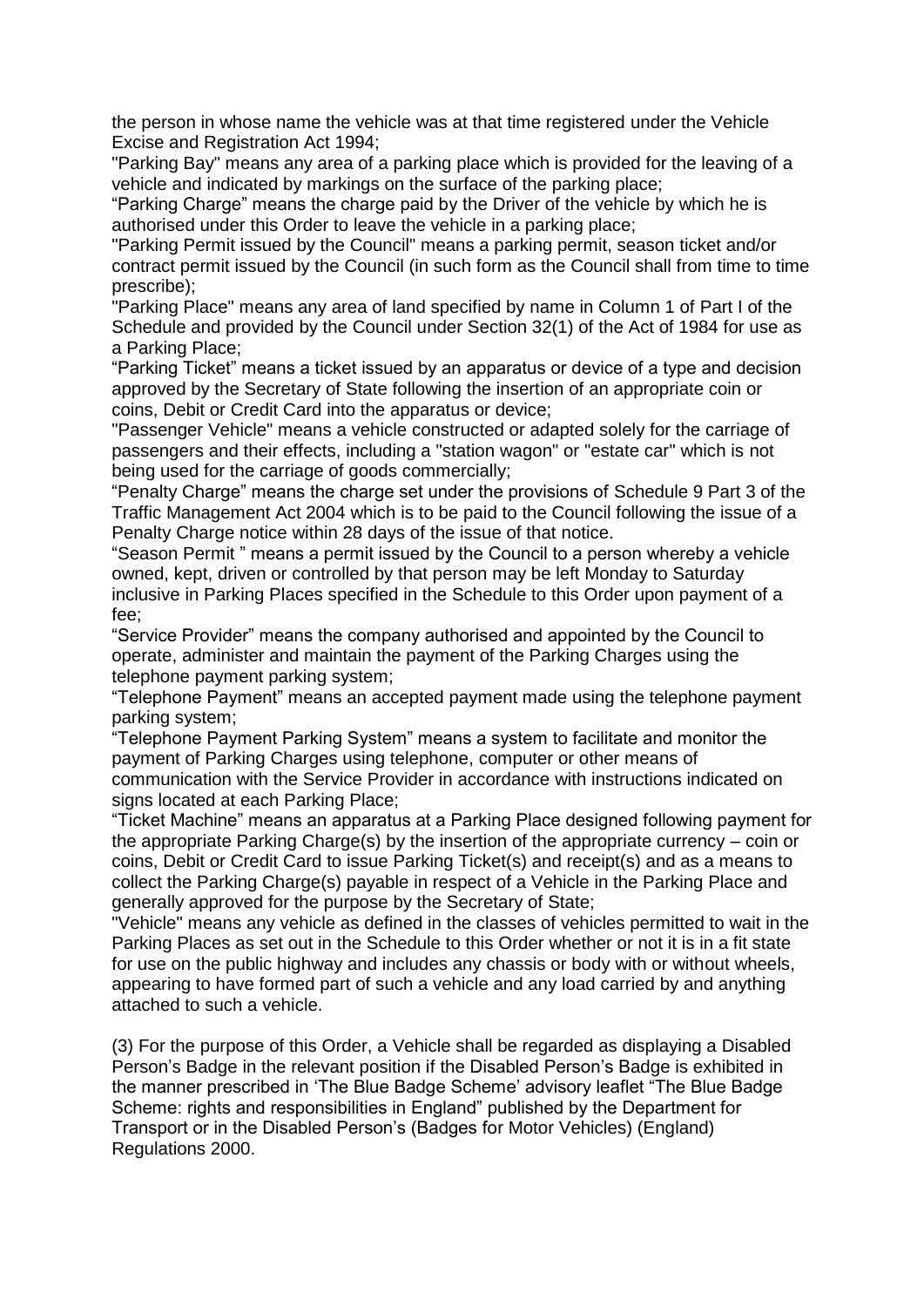(4) Any reference in this Order to any enactment shall be construed as a reference to that enactment as amended by any subsequent enactment.

(5) The Interpretation Act 1978 shall apply for the interpretation of this Order.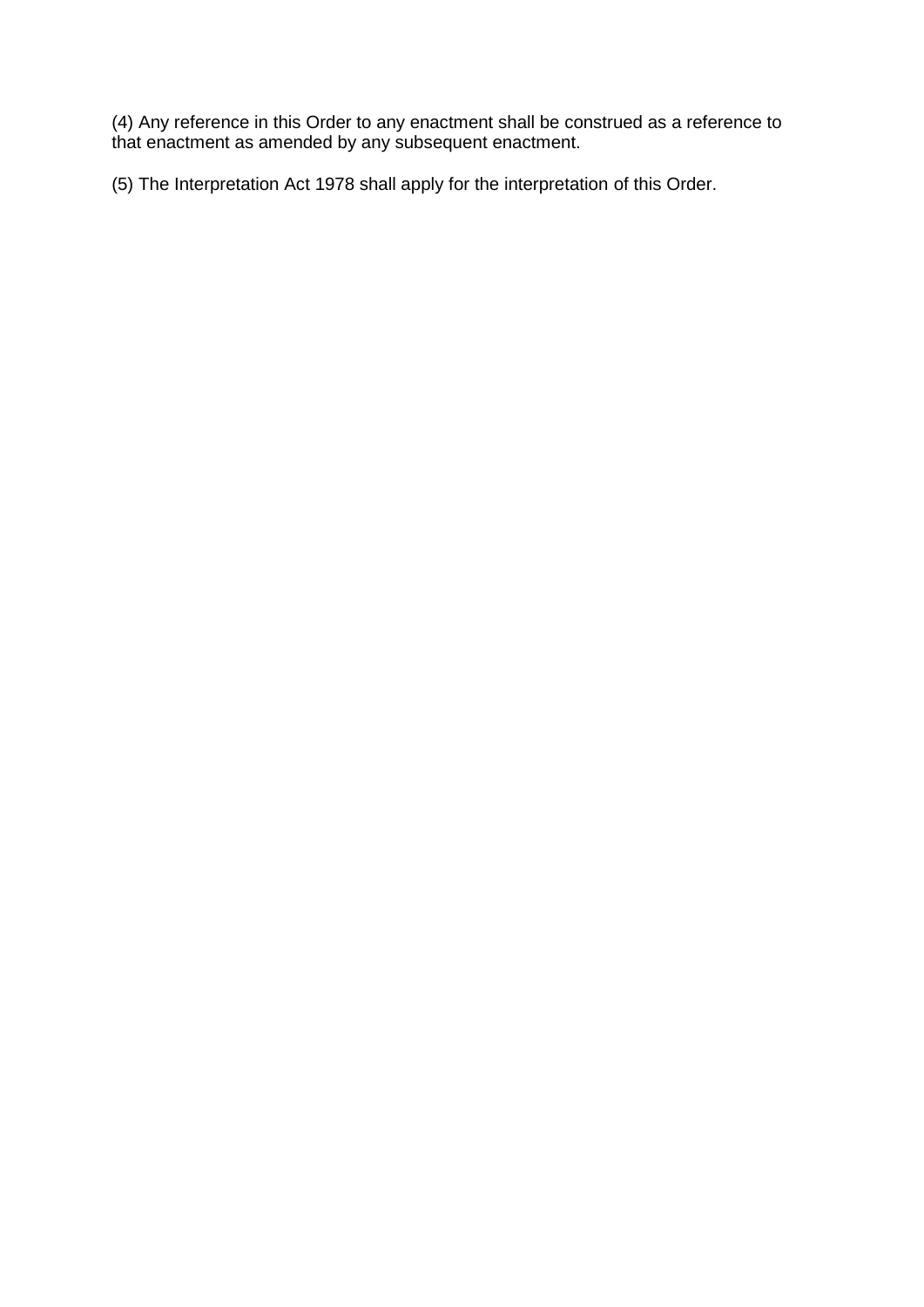## PART 2 AUTHORISATION AND USE OF PARKING PLACES

Article No.

## 3. Use of Parking Places

(1) Each of the areas specified in Column (1) of Part I of the Schedule to this Order (and as delineated on the plans attached to this Order) is authorised to be used, subject to the following provisions of this Order, as a Parking Place for such Vehicles or classes of Vehicles as referred to in the said Schedule in such positions and, on such days and during such hours and subject to such waiting restrictions as are specified in relation to that Parking Place in the said Schedule.

(2) Consent to use the Parking Places specified in Column (1) of the Schedule to this Order is withdrawn if the terms and conditions of the Order or of the conditions shown on the car park charges and conditions of use boards sited in the Parking Places are not complied with.

(3) Where in the Schedule to this Order a Parking Place (or part thereof) is described as available for Vehicles of a specified class or in a specified position or on specified days or during specified hours the Driver shall not permit it to wait in that Parking Place:-

(a) unless it is of a specified class or by prior arrangement;

(b) on days or during hours other than those specified;

(c) in any position except wholly within a marked Parking Bay delineated by surface applied line markings, embedded contrasting-colour paving elements, barrier posts or other indication of Parking Bay.

(d) in such a position as to obstruct access to the Parking Place or obstruct the access roads within the Parking Place.;

(e) in a position where waiting is by notice declared to be prohibited;

(f) in such a position as to cause a nuisance or obstruction to other vehicles and or pedestrians;

(g) in excess of the waiting limit period specified for that Parking Place (or part of that Parking Place) in Part I of the Schedule.

(4) The Driver of a Vehicle drawing a trailer shall not permit the trailer to wait in a Parking Place unless the registration number of the towing Vehicle is clearly displayed thereon.

(5) Where a Vehicle of the permitted class but which is oversize (for instance a large van or long or wide vehicle, or vehicle and corresponding trailer) is parked in a Parking Place,

(a) a Parking Ticket must be purchased; or

(b) Telephone Payment(s) made by means of the Telephone Parking Payment System; or

(c) a combination of both;

for each Parking Bay occupied in full or in part and no Vehicle may be left in any Parking Place if its length exceeds two Parking Bays,

(6) Where, within a Parking Place there is a sign or surface marking which indicates that a Parking Bay is provided only for a Disabled Person's Vehicle, the Driver of a Vehicle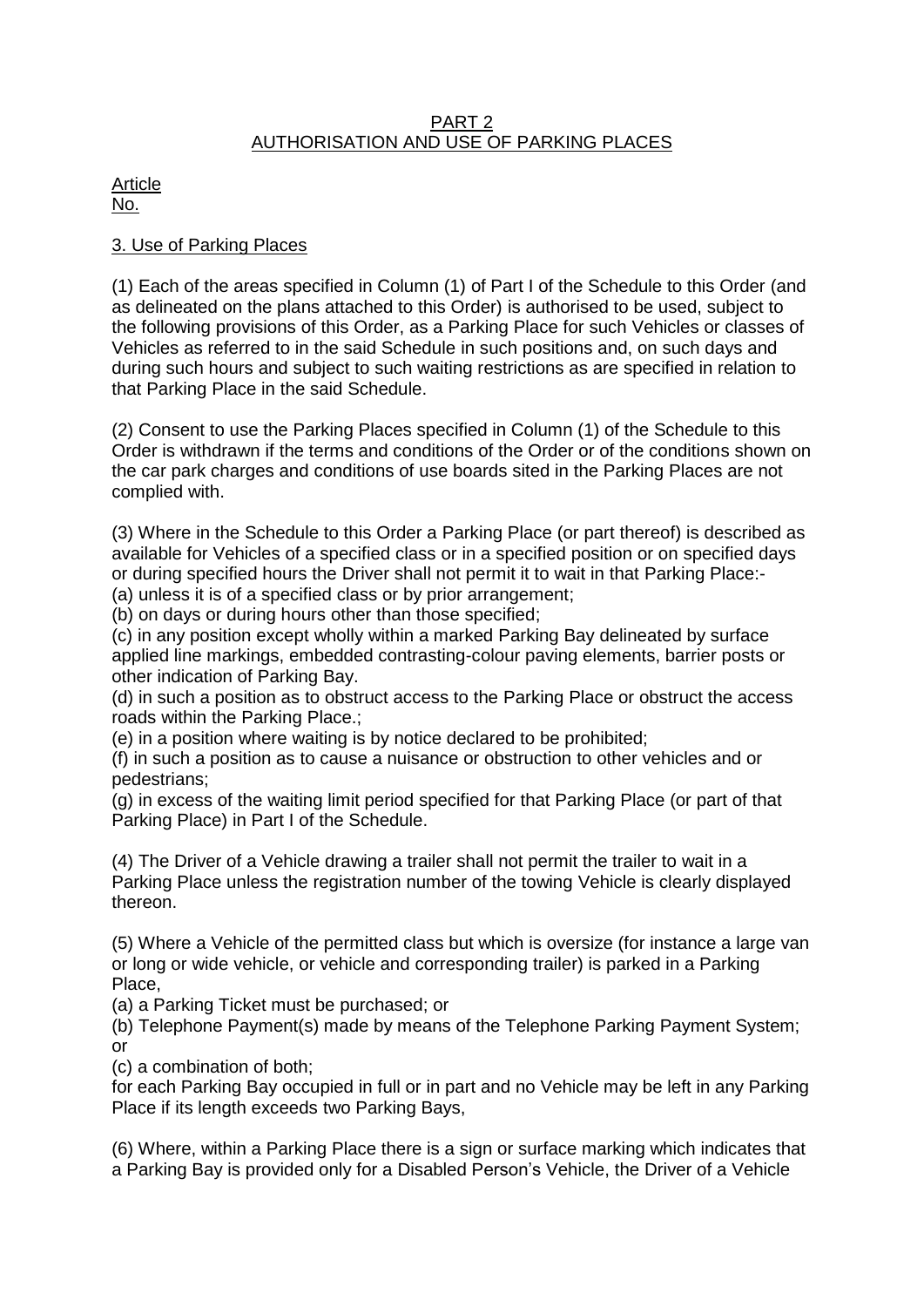shall not permit it to wait in that Parking Bay unless the Vehicle *is lawfully displaying a Disabled Person's Badge.*

(7) No Driver of a Vehicle shall permit the Vehicle to park or wait in a Parking Bay marked as being for the use of a Parking Permit holder unless he is the holder of the appropriate Parking Permit.

(8) The Driver of an Electric Vehicle shall not permit it to wait in an Electric Vehicle Parking Bay unless it is being charged at the Electric Charging Point throughout the period within which it is parked in the Electric Vehicle Parking Bay.

(9) No Driver shall park in an Electric Vehicle Parking Bay marked for the use of Electric Charging Vehicles only and not being that class of Vehicle nor shall a Driver leave a Vehicle in the Electric Charging Parking Bay without using the Electric Charging Point to charge the Electric Vehicle (10) The maximum stay for Electric Vehicle Parking Bay(s) marked for the use of Electric Charging Vehicles only is as specified on the notice or sign adjacent to the Electric Charging Point along with the instructions for use of the Electric Charging Point. Electric Vehicles are required to be connected to the Electric Charging Point and in the process of charging whilst in the Electric Charging Parking Bay.

(11) Where Electric Vehicle Parking Bays are available, a charge will be incurred in relation to the use of the Electric Vehicle Charging Point for the use of the electricity, which is paid directly to the Electric Vehicle Charging Bay equipment provider. *In addition, the relevant Parking Charge for the Vehicle must be paid.*

4. Closing and Setting Aside Parking Places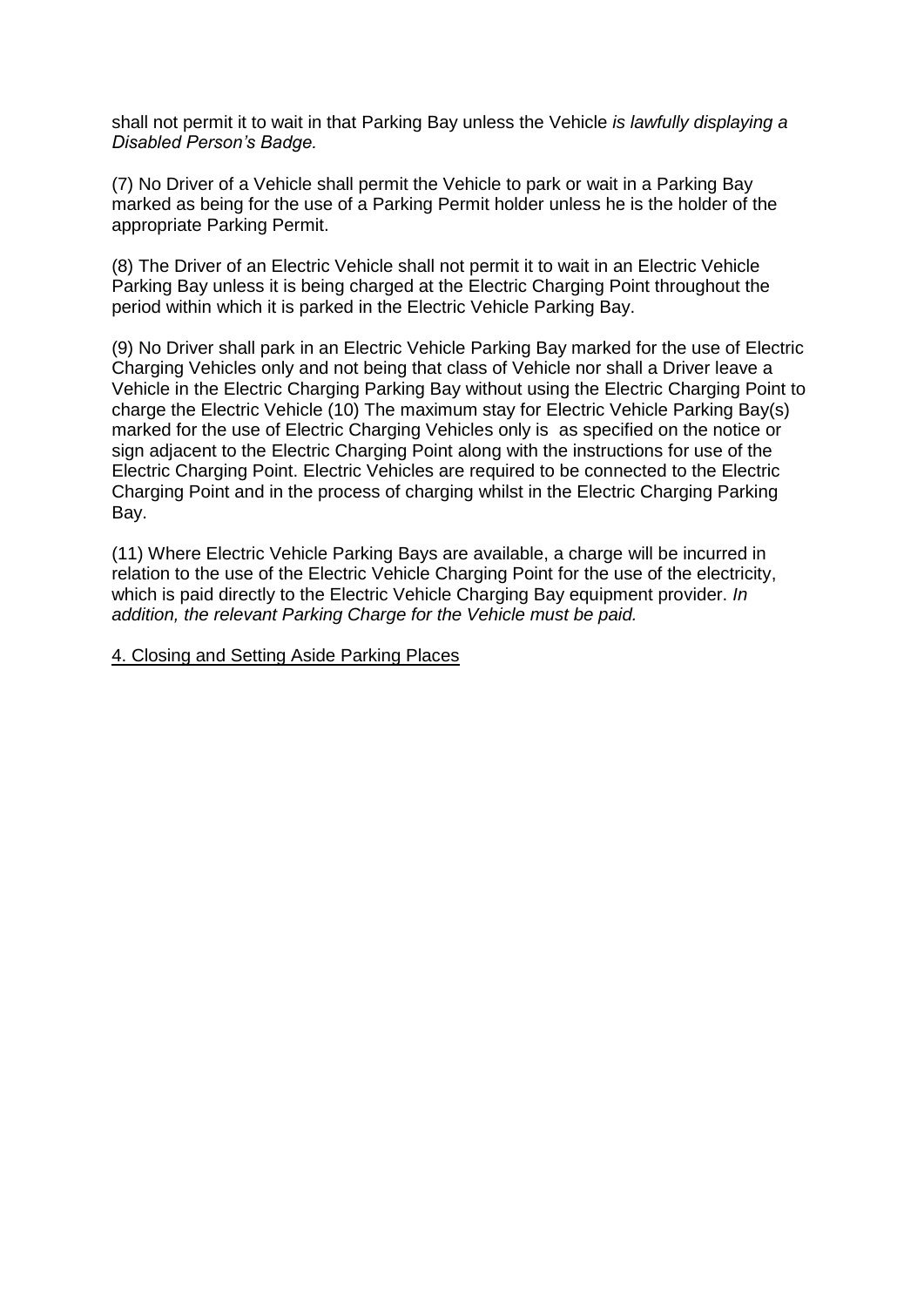(1) Nothing in this Order shall prevent the Council, by notice displayed at a Parking Place:-

(a) from closing the Parking Place or any part thereof for any period; or

(b) from setting aside for special use or for use only by specially authorised Vehicles of any part or parts of the Parking Place on all days or on certain days or during certain parts of certain days;

(2) The Driver of a Vehicle shall not, except with and subject to the terms of any permission in writing from the Council in the particular case, cause or permit it:- (a) to wait in the Parking Place or any part thereof at any time when the Parking Place or that part (as the case may be) has been closed under Article 4(1)(a) of this Order. (b) to wait in any part of the Parking Place at a time when that part has been set aside for special use or for use by a specially authorised Vehicle in accordance with Article 4(1)(b) of this Order, unless the Vehicle is so authorised.

## 5. Licensing and Insurance

(1) The Driver of a Vehicle shall not drive in or permit it to wait in a Parking Place unless it is licenced in accordance with the Vehicles Excise and Registration Act 1994 and any amendment or re-enactment thereof.

(2) The Driver of a Vehicle shall not drive in or permit it to wait in a Parking Place unless there is in relation to the use of the Vehicle by the Driver such a current policy of insurance as complies with the requirements of Part VI of the Road Traffic Act 1988 and any amendment or re-enactment thereof.

## 6. Use of Vehicle in Parking Places

(1) The Driver of a motor vehicle using a Parking Place shall stop the engine and apply the handbrake as soon as the Vehicle is in position in the Parking Place and shall not release the handbrake or start the engine except when about to change the position of the Vehicle in or to depart from the Parking Place.

(2) The Driver of a Vehicle using a Parking Place shall not drive the Vehicle recklessly or at a speed or in a manner which is dangerous to other users of that Parking Place or without due care and attention or without reasonable consideration for other users of that Parking Place.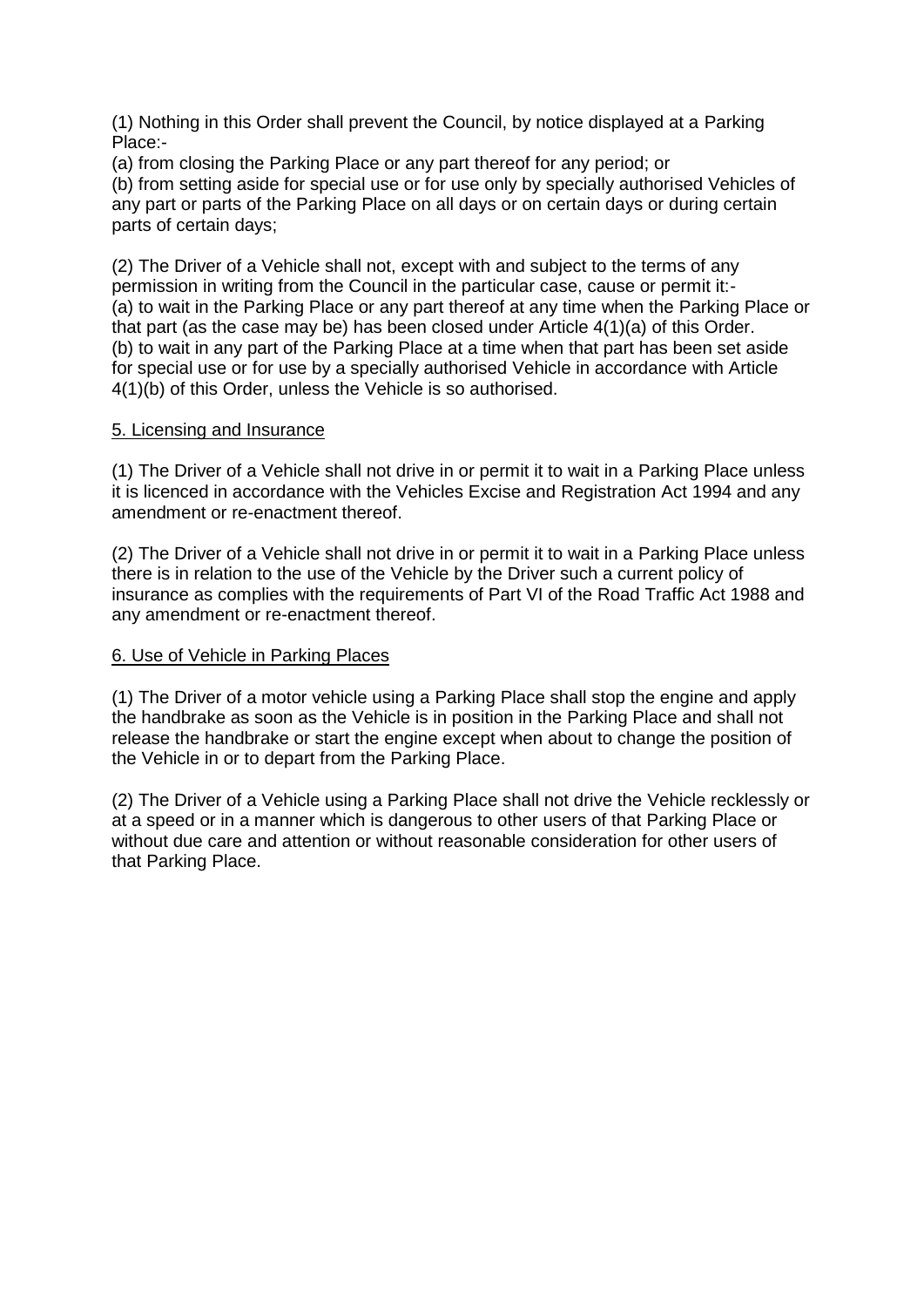(3) No person shall sell or attempt to sell or use any Vehicle while it is in a Parking Place in connection with the sale of any article to persons in or near the Parking Place or in connection with the selling or offering for hire of his skill or services or provision of facilities without the prior written consent of the Council.

(4) Where in a Parking Place signs are erected or surface markings are laid for the purpose of:-

(a) indicating the entrance to or exit from the Parking Place, or

(b) indicating that a Vehicle using the Parking Place shall proceed in a specified direction within the Parking Place, no person shall drive or permit to be driven any Vehicle:-

(i) so that it enters the Parking Place otherwise than by an entrance, or leaves the Parking Place otherwise than by an exit, so indicated;

(ii) in a direction other than so specified as the case may be; or

(iii) at an excess speed.

(5) No person shall, except with the permission of a person authorised by the Council in that behalf, drive or permit to be driven any Vehicle in the Parking Place for any purpose other than the purpose of leaving that Vehicle in the Parking Place in accordance with the provisions of this Order or for the purpose of departing from the Parking Place.

(6) No person shall use a Parking Place as a means of passage by a Vehicle proceeding from one road to another.

(7) No person shall, except with the prior consent of the Council, permit to be driven any Vehicle in a Parking Place for the purpose of learner driver training except for the purpose of leaving that Vehicle in the Parking Place in accordance with the provisions of this Order or for the purpose of entering or departing from the Parking Place.

(8) The Driver of a Vehicle using a Parking Place shall not sound a horn or other similar instrument:-

(a) in the case of a motor vehicle which is stationary, at any time, other than at times of danger due to another moving Vehicle in or near the Parking Place, or

(b) in the case of a Vehicle which is in motion, between 23.00 hours and 07.00 hours the following morning.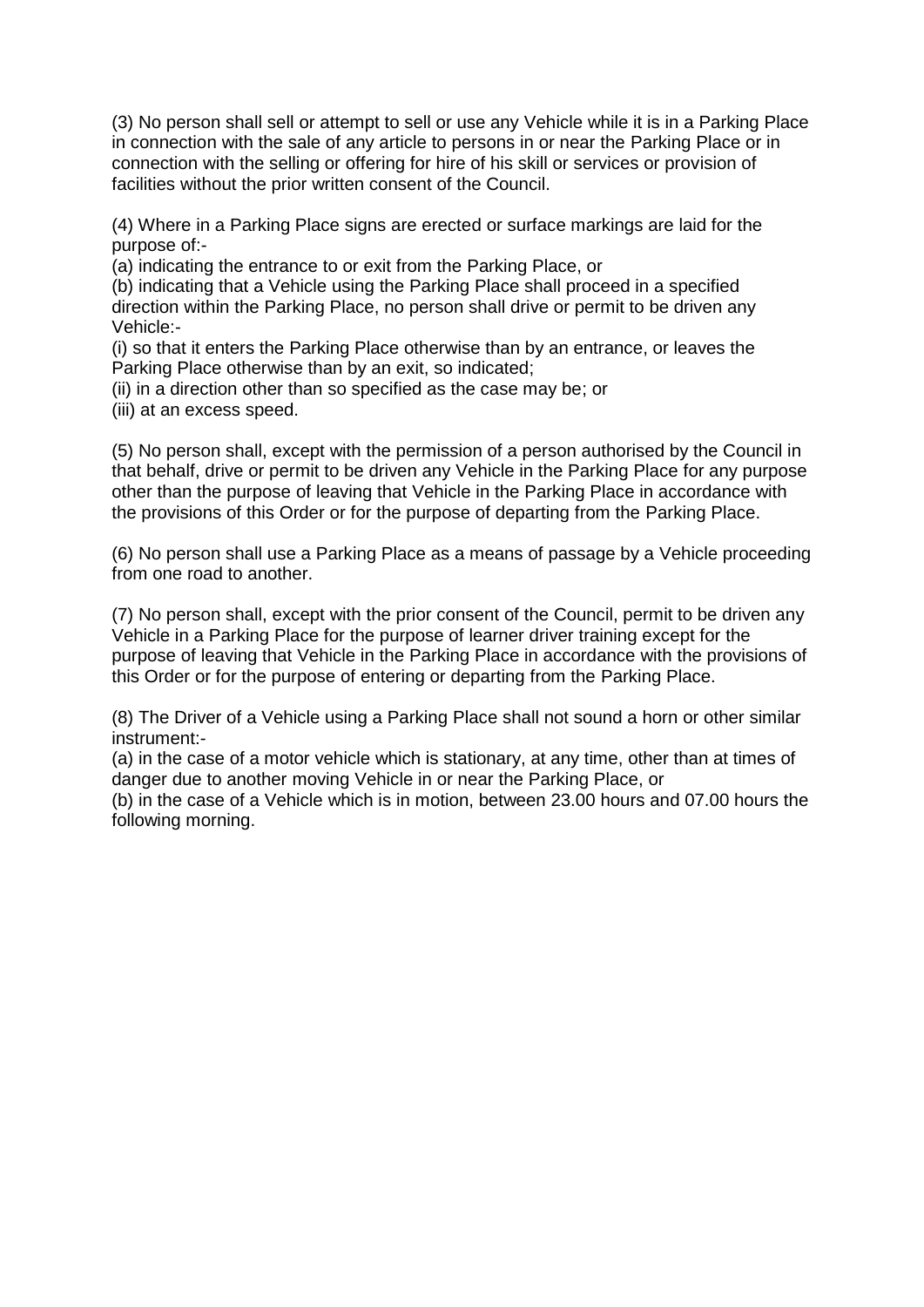(9) No person shall use any part of a Parking Place or any Vehicle or appurtenance left in a Parking Place:-

(a) for sleeping or camping or cooking or washing purposes; or

(b) without the prior written consent of the Council for the purpose of servicing or washing any Vehicle or part thereof other than is reasonably necessary to enable that Vehicle to depart from the Parking Place.

# 7. Advertising and Promotional Material

(1) Except with the written consent of the Council, no person shall use a Parking Place for the purpose of displaying or distributing advertising promotional or campaigning material.

(2) Part (1) of this Article shall apply:-

(i) to any person who engages in the distribution of advertising promotional or campaigning material in a Parking Place;

(ii) to any person who engages any other person to distribute advertising promotional or campaigning material in a Parking Place;

(iii) to any person whose goods, trade, business or other concerns receive publicity by the display of such advertising promotional or campaigning material;

provided that a person shall not be guilty of an offence under part (1) of this Article by reason only that his goods, trade, business or other concerns are given publicity by the advertising material if he proves that it was displayed without his knowledge or consent.

## 8. Other Uses of a Parking Place

(1) In a Parking Place no person shall:-

(a) erect or cause or permit to be erected any tent, booth, stand, building or other structure without the written consent of the Council;

(b) light or cause or permit to be lit any fire, stove or cooker;

(c) place or cause to be placed any advertising promotional or campaigning information on any Vehicle: or

(d) transfer or cause to be transferred any type of fuel from one Vehicle to another Vehicle.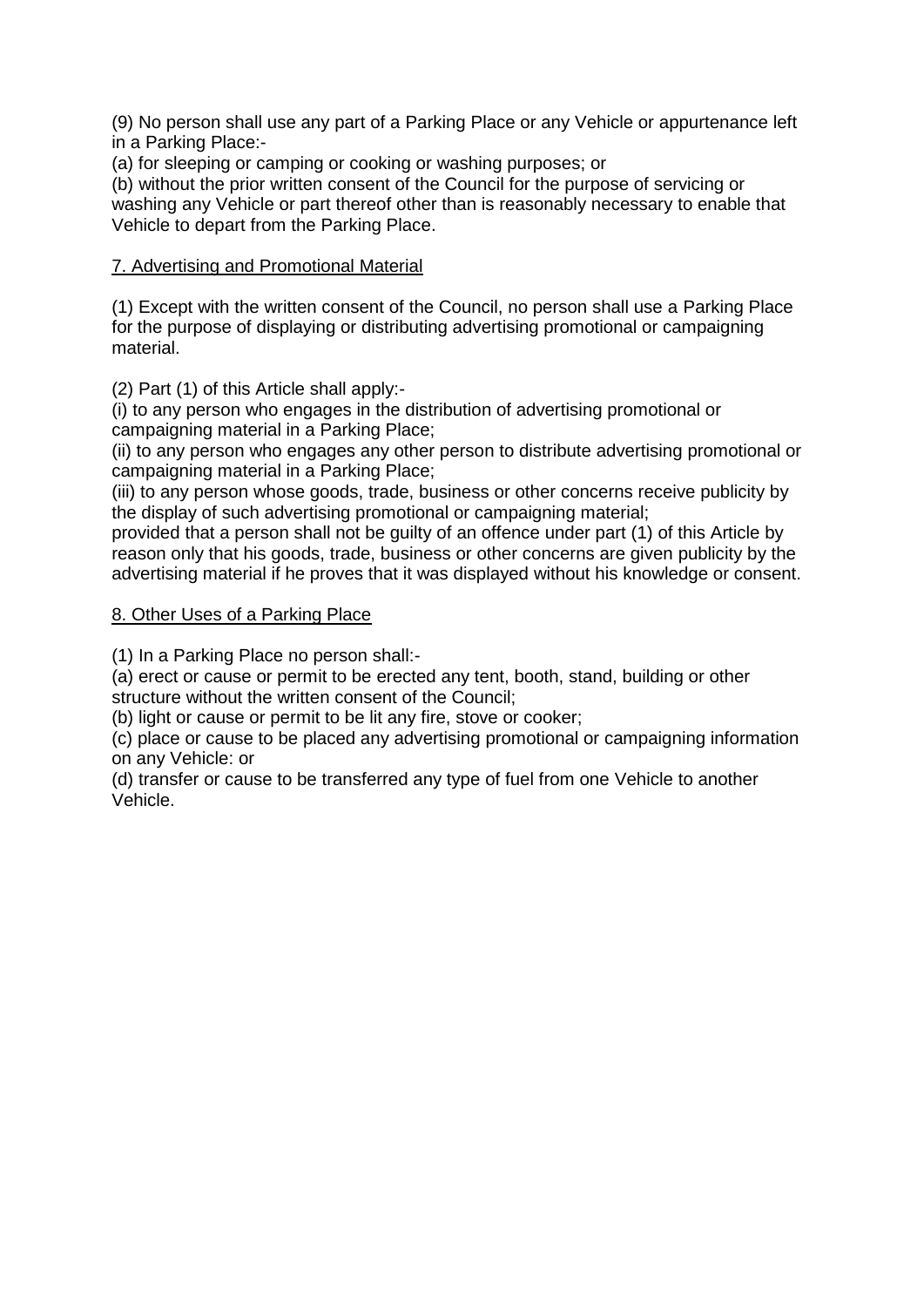(2) No person shall in a Parking Place without the written consent of the Council (which may be given on such terms and conditions as it thinks fit):-

(a) sell or offer for sale anything whatsoever;

(b) make any collection of money or articles for charitable or other purposes; or

(c) advertise or publish by any means any event, display, entertainment, sale, business, shop, organisation or other thing.

## 9. Noise, disturbance and anti-social activity

(1) No person shall in a Parking Place wantonly shout or otherwise make any loud noise (including the use of any in-vehicle or portable sound systems or amplifying equipment) to the disturbance or annoyance of users of the Parking Place or residents or occupiers of premises in the neighbourhood.

(2) No person shall in a Parking Place:-

(a) obstruct a Civil Enforcement Officer in the exercise of their duties, threaten or otherwise intimidate them;

(b) use any threatening, abusive or insulting language, gesture or conduct which is offensive and/or with intent to put any person in fear or so as to occasion a breach of the peace or whereby a breach of the peace is likely to be occasioned;

(c) without the consent of any person duly authorised by the Council, leave or cause to be left unattended in any Parking Place other than in a designated trolley park any shopping or supermarket trolley;

(d) willfully, carelessly or negligently deface, damage or destroy any part of the Parking Place, any tree or shrub growing therein or any wall, fence or barriers enclosing any Parking Place or any fitting or equipment in or on the Parking Place;

(e) urinate or defecate in a Parking Place or any part thereof otherwise than in a public convenience specifically provided and set apart for such purpose;

(f) cause or permit any dog or other animal belonging to him or his charge to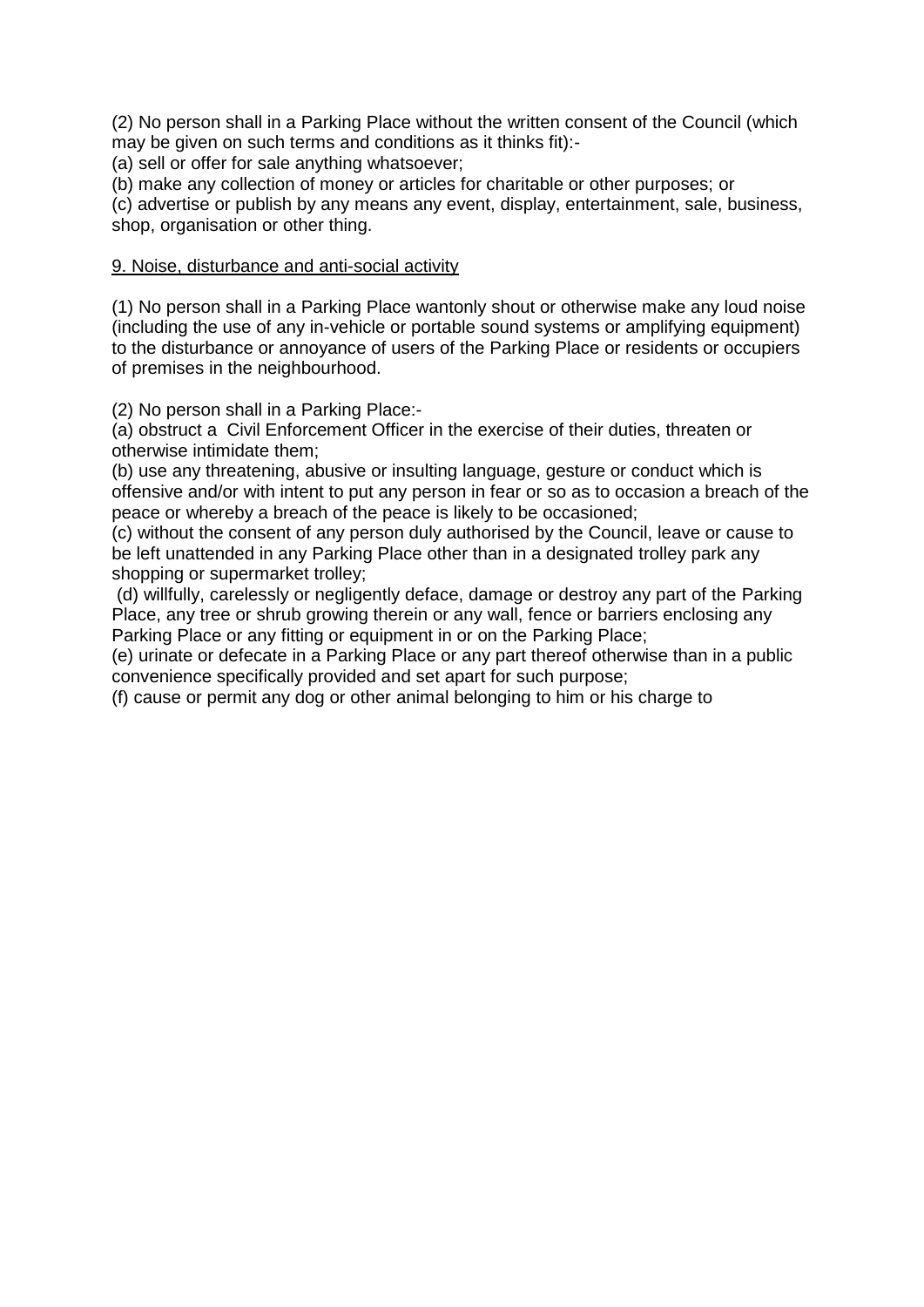enter or remain in the Parking Place unless such dog or animal is on a lead and under proper control and effectively restrained from causing annoyance to any person and from worrying and disturbing any other animal;

- (3) Except with the written consent of the Council, no person in a Parking Place shall:-
- (a) park or drive or ride any Vehicle of any description which is not expressly authorised in accordance with the provisions of this Order;
- (b) tether, drive or ride any animal; or
- (c) play any game or sport or undertake any recreational activity.

## 10. Supervision of Parking Places

The Council does not undertake to supervise the Parking Places specified in Column 1 of Part I of the Schedule and Vehicles are parked entirely at the Owner's and/or Driver's risk and the Council will not accept any liability for any loss or damage howsoever caused either to the Vehicle or its contents or injury to persons unless caused by negligence of the Council, its servants or its agents.

## 11. Maximum Waiting Period

A Driver of a Vehicle shall not permit that Vehicle to wait in a Parking Place for longer than the period specified in Column 2 of Part I of the Schedule.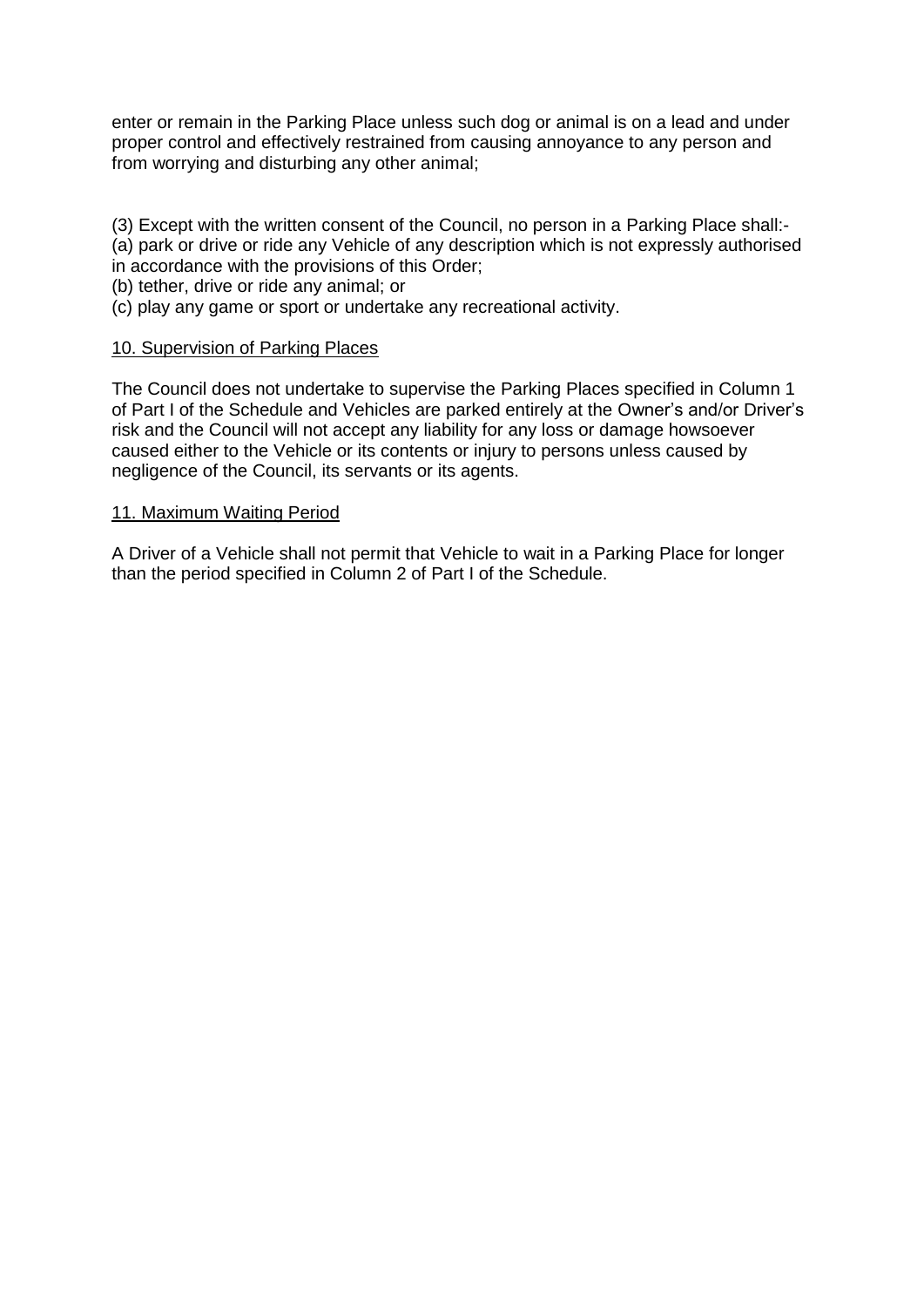# PART 3

## CHARGES FOR THE USE OF PARKING PLACES

Article No.

12.

(1) The appropriate Parking Charge is payable for Vehicles waiting in the Parking Places specified in the Schedule to this Order or otherwise varied by an Order of a Notice of Variation during the Charging Hours specified in the Schedule, unless the Vehicle displays a valid Parking Permit issued by the Council or the Driver has been exempted by the Council from payment of the Parking Charge.

(2) The appropriate Parking Charge means the charge or charges specified in relation to that Parking Place in the Schedule to this Order and in relation to the Charging Days specified in that Schedule.

(3) The Parking Charge referred to in Paragraph (2) of this Article shall be payable immediately after a Vehicle is parked in a Parking Bay and before the Driver leaves the Parking Place by either

(a) *the insertion of appropriate coin(s), Debit or Credit Card into the Ticket Machine; or (b) by making a Telephone Payment by a Registered Driver at the level of Parking Charge for the period required in accordance with the scale of charges specified in Part IV of the Schedule ,* 

and in either case in accordance with the conditions and instructions displayed in the Parking Place. (4) The Parking Ticket(s) issued on payment of the Parking Charge referred to in Paragraph (2) of this Article when payment is made in accordance with Paragraph (3)(a) of this Article shall be displayed face up:-

(a) in the case of a Vehicle fitted with a front windscreen, in a conspicuous position inside the front windscreen or windshield of the Vehicle in respect for which it was issued;

(b) in any other case, in a conspicuous position at the front of the driving compartment of the Vehicle for which it was issued;

such that the parking purchase information (expiry time and fee paid) is clearly visible from outside of the Vehicle through the front windscreen or from the front of the Vehicle and shall be displayed for the whole time that the Vehicle is left in the Parking Place and shall not be removed until the Vehicle is removed from the Parking Place.

(5) Any Parking Ticket issued on payment of the Parking Charge referred to in Paragraph (2) of this Article when payment is made in accordance with Paragraph (3)(a) of this Article shall be valid for the day of issue only except where the Parking Ticket indicates that the parking purchase extends into the following day's charging period.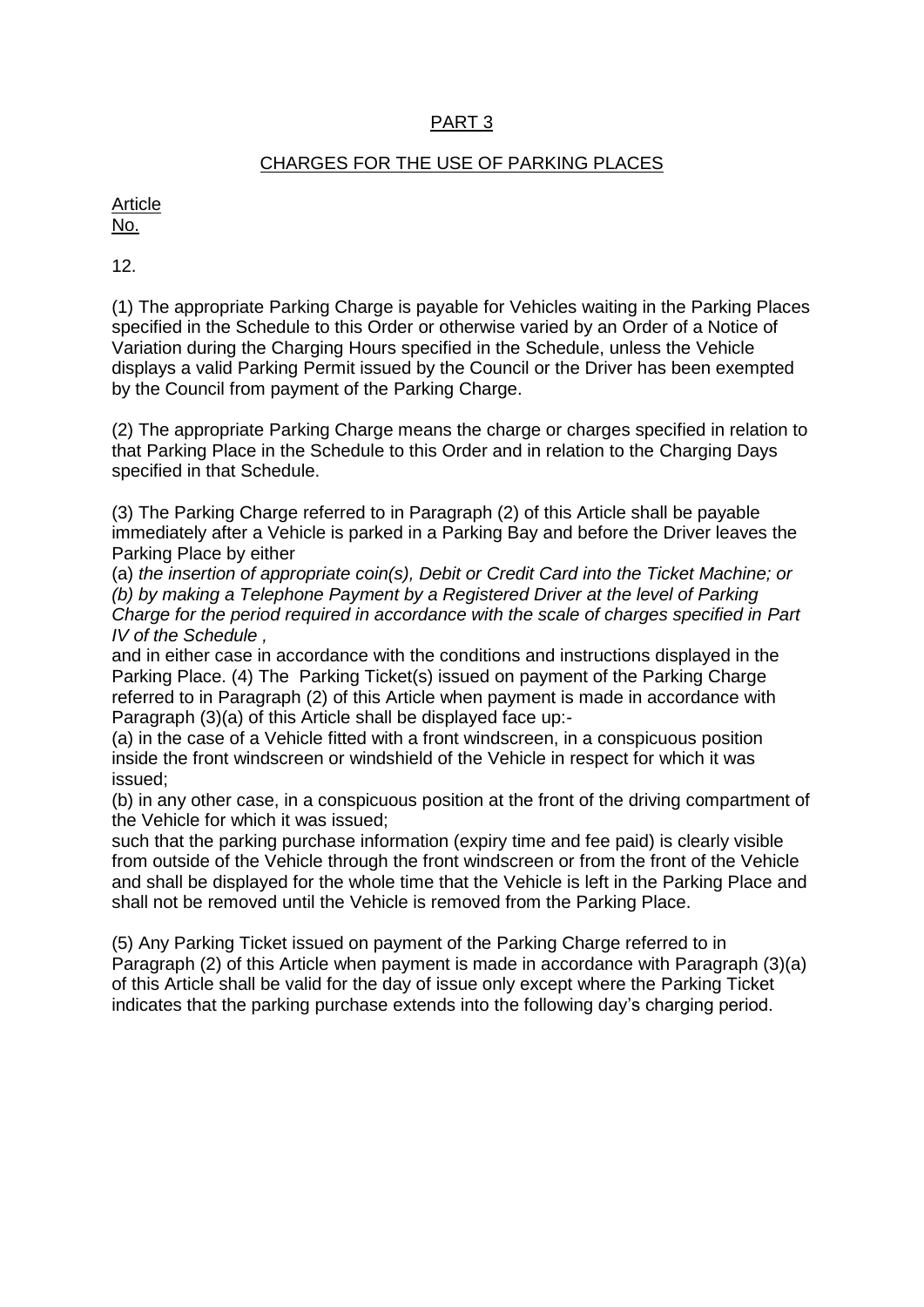(6) Any Parking Ticket issued on payment of the Parking Charge referred to in Paragraph (2) of this Article shall be valid only for the Vehicle and car park for which it is initially purchased and is not transferable between Vehicles or Parking Places.

(7) When a Parking Ticket or Tickets has or have been displayed on a Vehicle in accordance with Paragraph (4) of this Article, no person, not being the Driver of the Vehicle shall remove the Parking Ticket(s) from the Vehicle unless authorised by the Driver so to do.

(8) The purchase of a Parking Ticket or Tickets shall entitle the Driver to leave the Vehicle in the Parking Place for so long as is indicated by the Parking Ticket(s) purchased providing that the Vehicle shall not wait in the Parking Place for a period of time greater than the maximum period of permitted waiting for that Parking Place.

(9) The making of a Telephone Payment or Payments in relation to a Vehicle shall entitle the Driver to leave the Vehicle in the Parking Place for so long as is indicated by the Telephone Payment Parking System, providing that the Vehicle shall not wait in the Parking Place for a period of time greater than the maximum period of permitted waiting for that Parking Place.

(10) The expiry of the period for which the Parking Charge specified for that Parking Place in the Schedule has been paid shall be indicated when:-

(a) there is exhibited on the Vehicle a Parking Ticket and the time shown on the clock of the Hand-held Device is later than the time at which the period for which a Parking Charge has been paid expired; or

(b) where payment has been made by Telephone Payment transaction(s) in relation to the Vehicle and the time indicated on the Hand-held Device is later than the expiry time and date of the electronic record of the transaction(s) on the Telephone Payment Parking System.

(11) If at any time while a Vehicle is left in a Parking Place where neither a Parking Ticket or Parking Permit is displayed on a Vehicle in the relevant position and in accordance with Paragraph (4) of this Article, nor can it be determined that a Telephone Payment transaction has been made on the Telephone Payment Parking System, it shall be deemed that the Parking Charge has not been paid.

(12) If at any time when a Vehicle is left during the permitted hours in a Parking Place on the nearest Ticket Machine in that Parking Place there is a notice placed by any person duly authorised by the Council, indicating that the said Ticket Machine is out of order, then a Parking Ticket shall be obtained from another Ticket Machine (where provided).

(13) Where no valid Parking Ticket can be obtained and displayed Vehicles may be left in a Parking Place but may not be left for longer than the maximum period of waiting in that Parking Place as specified in the Schedule.

## Exemptions from Daily Charges

(14)(1) No Parking Charge shall be payable in respect of: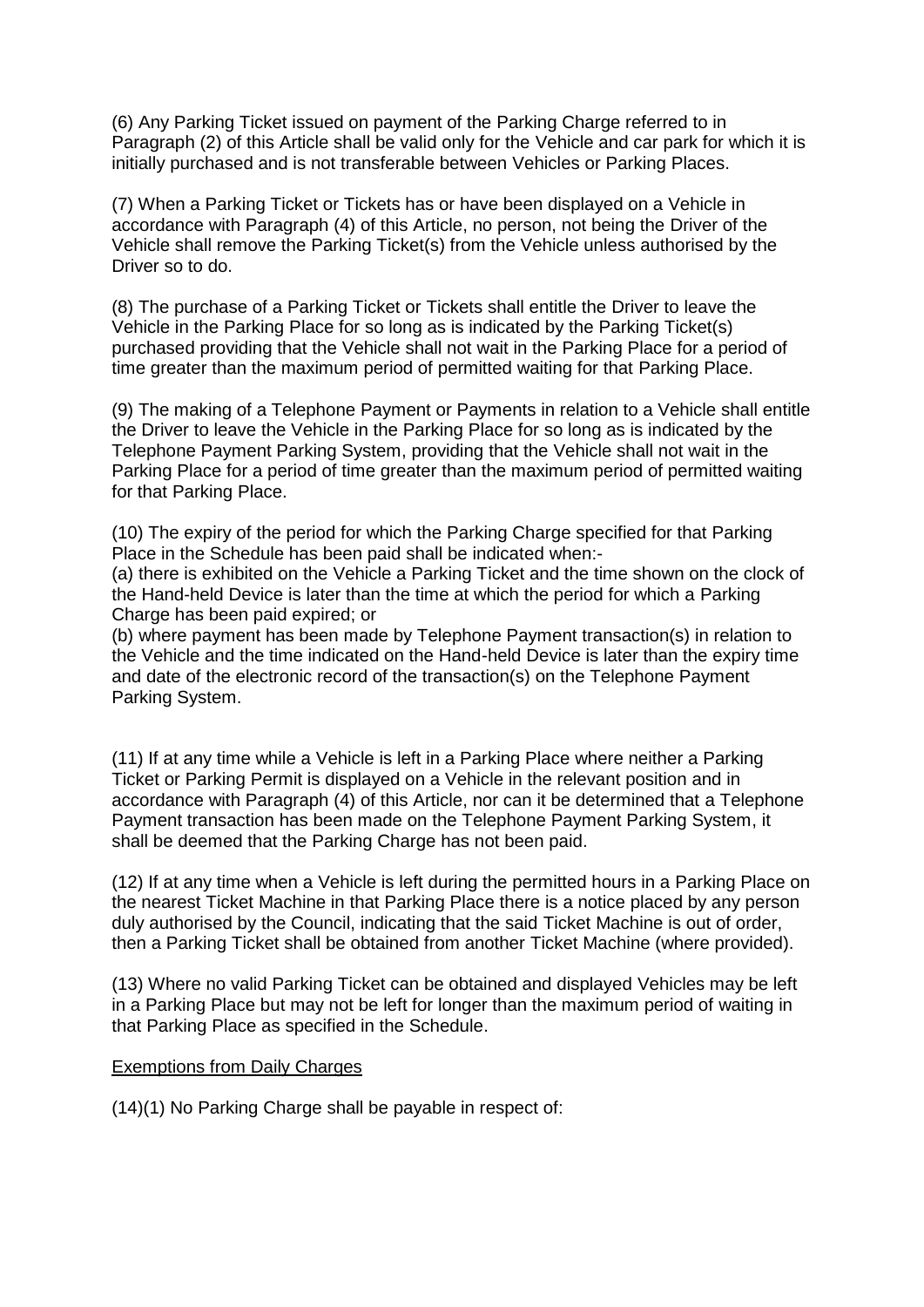(i) a Vehicle which displays in the relevant position a valid Disabled Person's Badge alongside a corresponding Council approved Disabled Person's Parking Permit provided that the Vehicle immediately before or after the Vehicle is left in the Parking Place has been used or is to be used by the holder of a Disabled Person's Badge.; (ii) a motorcycle which is left in a Parking Bay specified for such vehicles (if any); or (iii) a Vehicle left displaying in a relevant position a Parking Permit issued by the Council valid for that Parking Place.

(14)(2) If at the time when a Vehicle is left in a Parking Place shown during the Charging Hours there is no Ticket Machine at the Parking Place, or all the Ticket Machines at the Parking Place carry notices placed upon them by a person duly authorised by the Council indicating that they are out of order, the Driver of that Vehicle shall be exempt from purchasing a Parking Ticket. Where the Telephone Payment Parking System is not available, a Parking Ticket must be obtained from a Ticket Machine.

## 15 Part concession for Disabled Person's Vehicle

(1) A Vehicle left in a Parking Bay marked as being provided only for a Disabled Person's Vehicle which displays in the relevant position a Disabled Person's Badge shall be entitled to the concessionary grant of one hour's parking exemption in relation to the Parking Charge when a minimum of one hour's Parking Charge is paid whether at a Ticket Machine or by way of Telephone Payment subject to a maximum stay of a total of three hours. This concession is available provided that the Vehicle immediately before or after the Vehicle is left in the Parking Place has been used or is to be used by the Person in respect of whom the Disabled Person's Badge is issued.

(2) A Vehicle left in a Parking Bay which displays in the relevant position a Disabled Person's Badge shall be entitled to the concessionary grant of one hour's parking exemption in relation to the Parking Charge when a minimum of one hour's Parking Charge is paid whether at a Ticket Machine or by way of Telephone Payment. This concession is available provided that the Vehicle immediately before or after the Vehicle is left in the Parking Place has been used or is to be used by the Person in respect of whom the Disabled Person's Badge is issued.

## (16) Parking Permits

(i) The Owner of a Vehicle may on application to the Council, purchase a Season Permit for use in a specified/designated Parking Place in respect of that Vehicle for a Parking Charge as specified in the Schedule and that Season Permit shall be valid in such Parking Places as are specified thereon during the period for which it is issued under terms and conditions determined by the Council.

(ii) The Owner of a Vehicle may on application to the Council, purchase a Contract Permit for use in a specified/designated Parking Place in respect of that Vehicle for a Parking Charge as specified in the Schedule and that Contract Permit shall be valid for use in a Parking Bay marked as 'Contract only' within such Parking Places as are specified thereon during the period for which it is issued under terms and conditions determined by the Council.

(iii) Season Permits or Contract Permits for certain Parking Places may be issued at the discretion of the Council's Strategic Director or a Head of Service in accordance with Paragraph (16)(i) of this Article.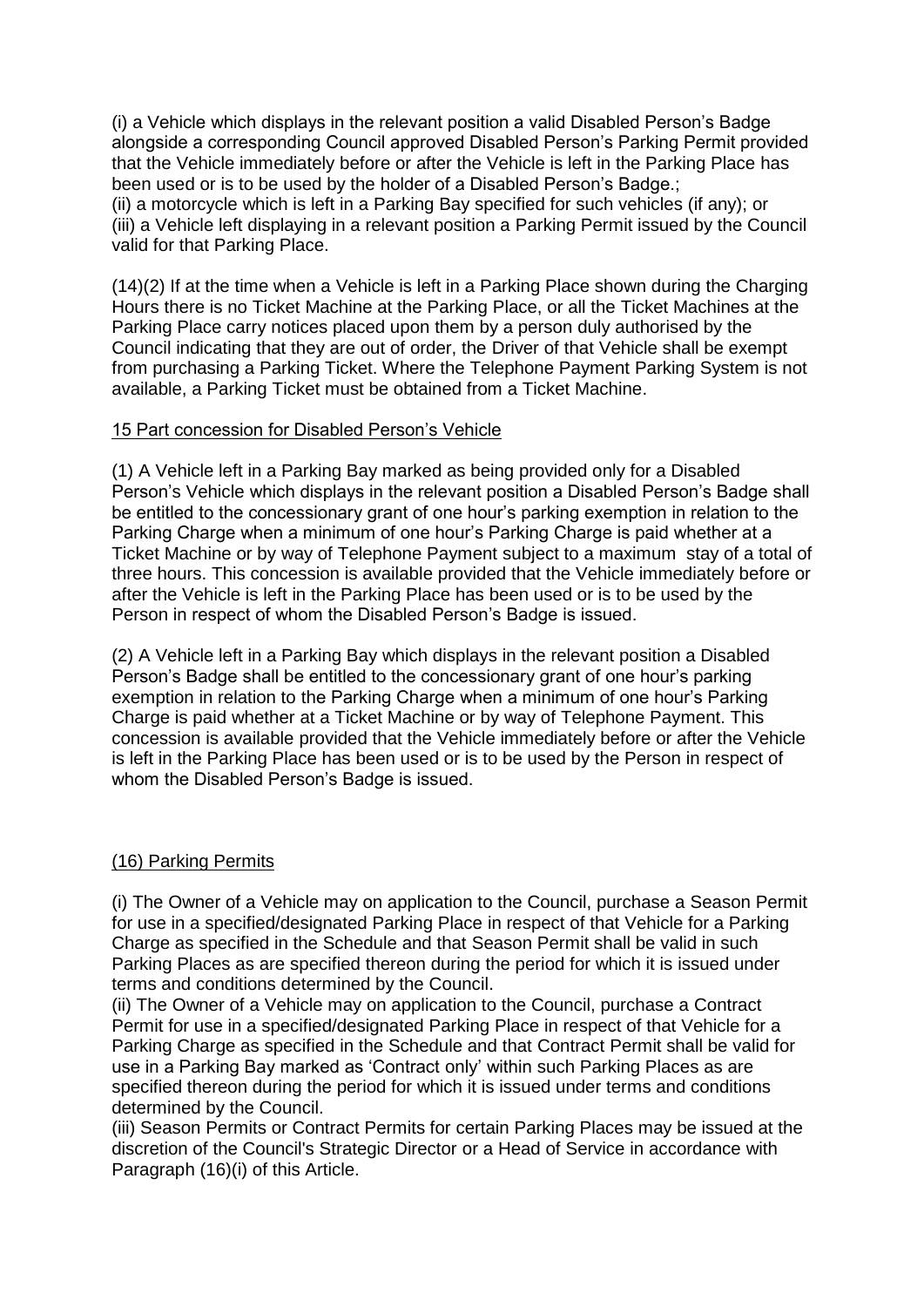The Owner of a Vehicle may, on application to the Council, purchase an Off-peak Parking Permit for use between the hours of 8 a.m. and 9.30 a.m. and 4.30 p.m. and 6.30 p.m. on Mondays to Fridays inclusive and all day on Saturdays in car parks as specified in the Schedule.

(iv) Any Season Permit, Contract Permit and/or Off Peak or other Parking Permit issued in accordance with Paragraphs (16)(i), (16)(ii) and (16)(iii) of this Article shall be displayed in a conspicuous position in the front windscreen or windshield or at the front of the driving compartment of the Vehicle in respect of which it is issued such that the Season Permit or Parking Permit serial number and car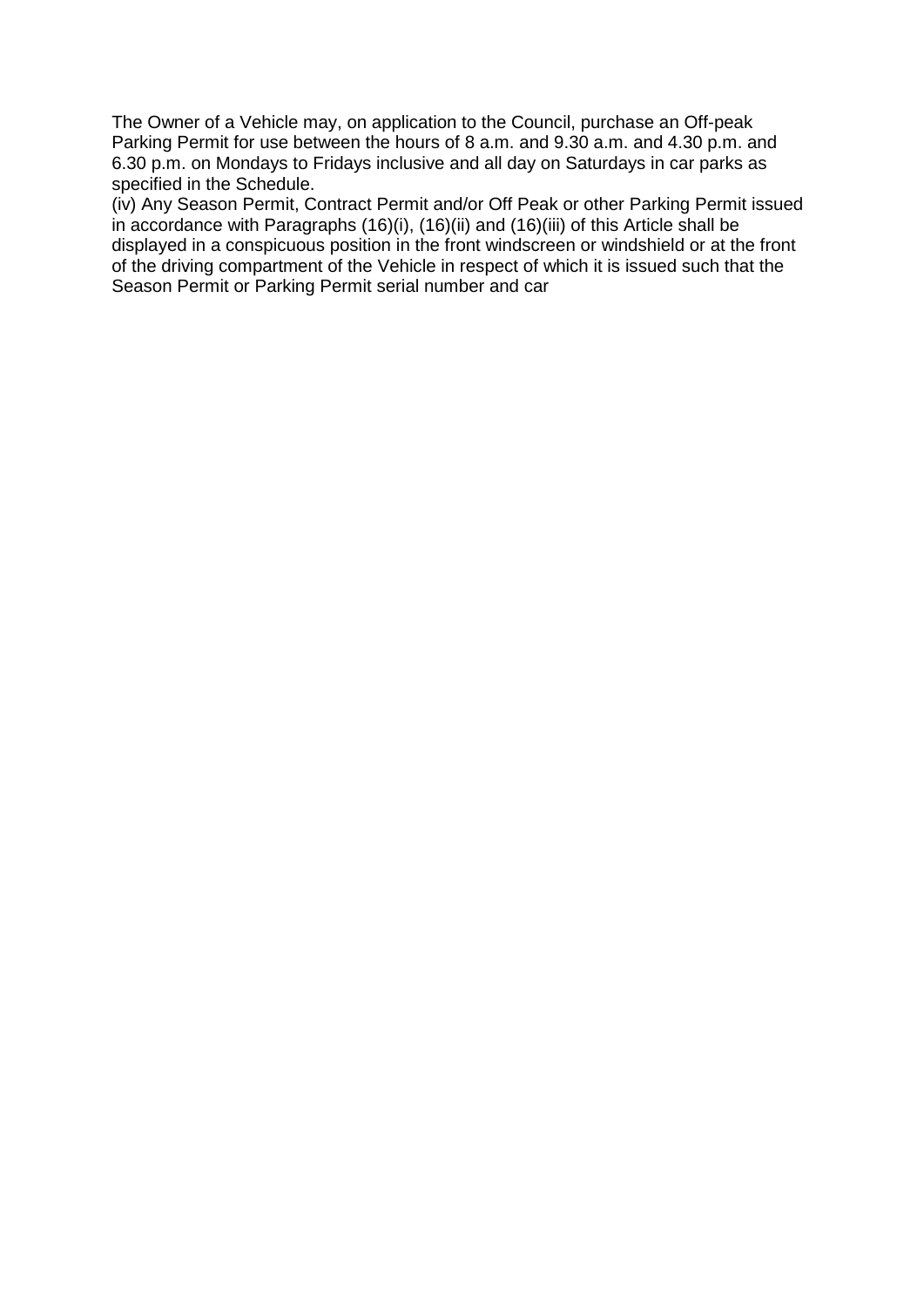registration number (if printed thereon) are clearly visible from outside of the Vehicle and shall not be removed until the Vehicle is removed from this Parking Place. It shall be displayed for the whole time that the Vehicle is left in the Parking Place.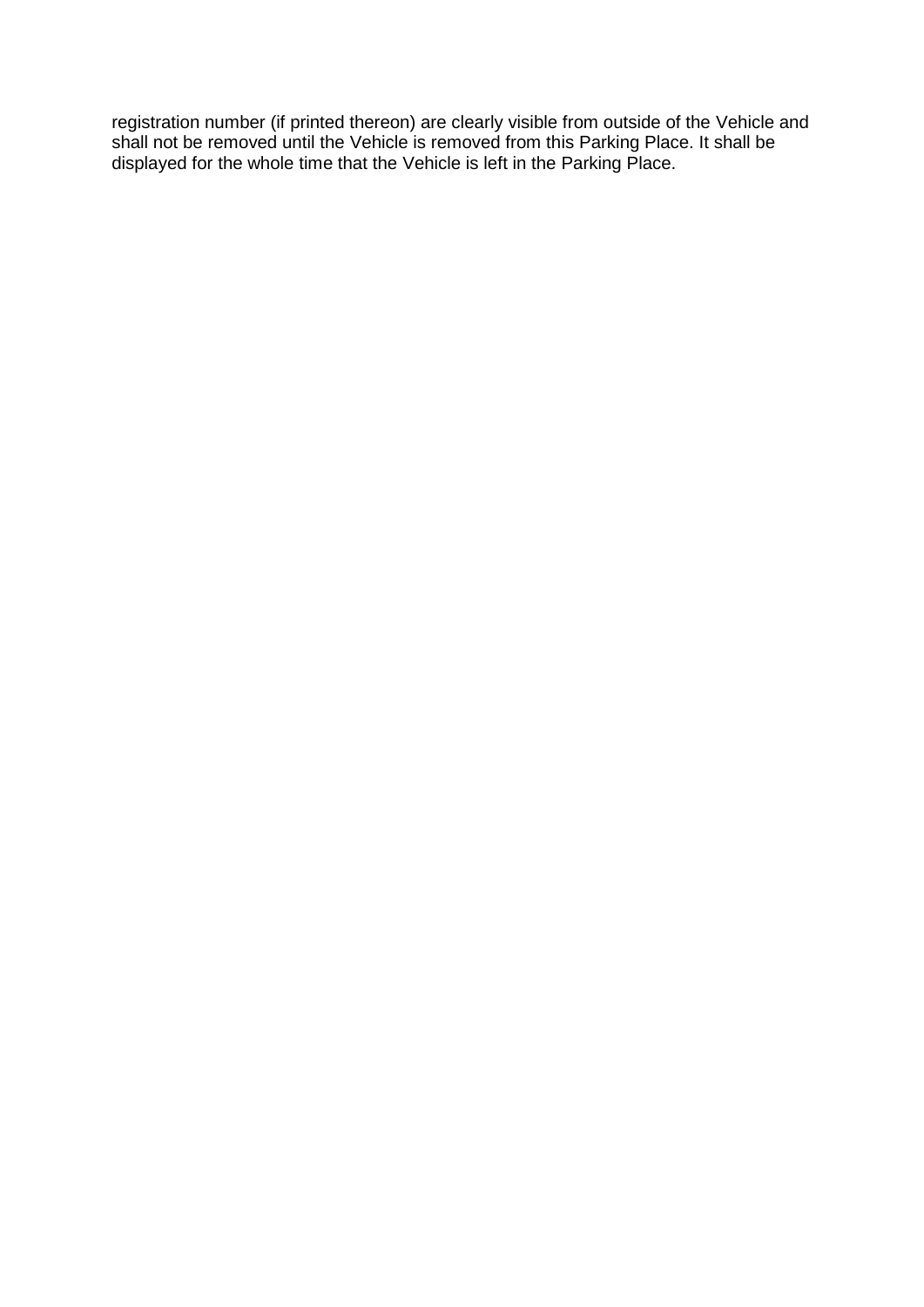# CONTRAVENTION AND PENALTY CHARGES

#### Article No.

# 17.

(1) If a Vehicle is left or used in a Parking Place referred to in the Schedule without complying with the requirements of this Order, a contravention shall have occurred and an additional sum namely a Penalty Charge shall be payable.

(2) In the case of a Vehicle in respect of which the Penalty Charge may have been incurred, it shall be the duty of the Civil Enforcement Officer to attach to the Vehicle in a conspicuous position a Penalty Charge Notice which shall include the information required by the 2004 Act or by giving it to the person appearing by him to be in charge of the Vehicle.

(3) A Penalty Charge notice fixed to a Vehicle in accordance with the preceding Article shall not be removed or interfered with except by or under the authority of: (i) the owner, or person in charge of, the Vehicle; (ii) a Civil Enforcement Officer

## PAYMENT OF PENALTY CHARGES

**Article** No.

18.

Payment of a Penalty Charge of the standard amount shown in Part V of the Schedule shall be made to the Council as provided below by not later than 4 p.m. on the twenty eighth day following the day on which the Penalty Charge was incurred or where payment is sent by post, shall be sent so as to reach the Council not later than the said twenty eight days, provided that if the said twenty eighth day falls upon a day when the Council offices are closed to the public, the period within which payment of the Penalty Charge shall be made to the Council shall be extended until 4 p.m. on the next full day on which the Council offices are open.

The manner of payment shall be:-

(a) by telephone by Credit or Debit Card (automated 24 hour payment line); or,

(b) by Credit or Debit Card via the Council's website www.waverley.gov.uk/payments;

(c) use of the barcode provided at Pay Point retail outlets by cash or at Post Offices by cash, cheque or Debit card.

(d) by Postal Order delivered or sent by post addressed to The Director of Finance, Waverley Borough Council, Council Offices, The Burys, Godalming, Surrey GU7 1HR;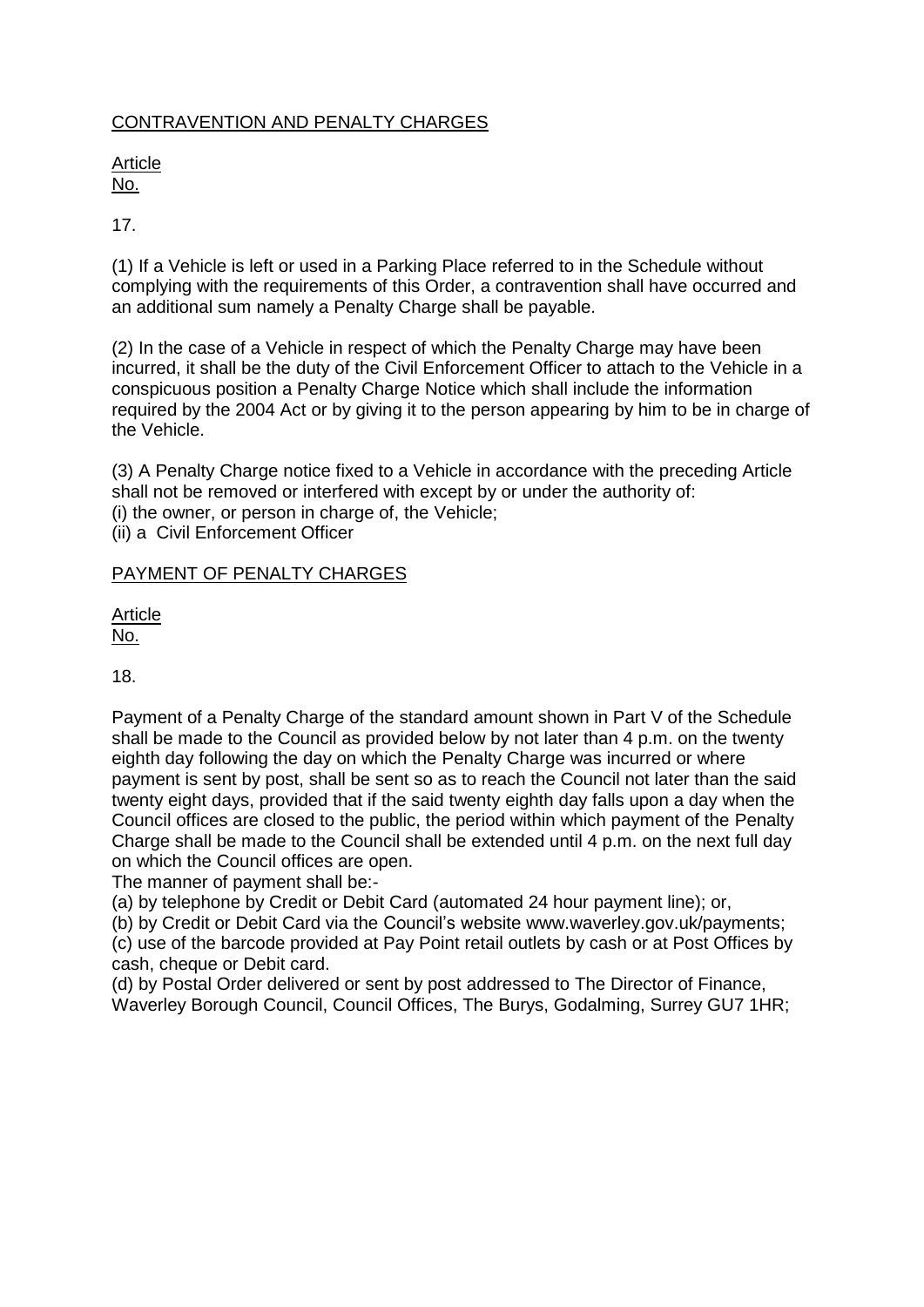19. Where payment of a Penalty Charge is received by the Council within a period of fourteen days following the day on which the Penalty Charge was incurred, the amount of the Penalty Charge payable will be the reduced amount shown in Part IV of the Schedule, provided that if the fourteenth day falls upon a day on which the said Council offices are closed, the period for payment of the reduced sum shall be extended until 4p.m. on the next full day on which the Council offices are open.

20. If the Owner fails to pay the Penalty Charge by the end of the 28 day period, a notice to owner will be served; and if the Penalty Charge is then not paid within a further 28 days it may be increased by 50%.

21. Where a challenge against the issue of a Penalty Charge notice is made in writing and is received by the Council within fourteen days of the issue of that notice and where that notice is rejected, the payment of the reduced amount will be accepted where that payment is received by the Council within fourteen days following the day of notification in writing by the Council that the notice is upheld and payment is due.

#### 22. Indications as evidence

The particulars given in the Penalty Charge notice attached to a Vehicle in accordance with this Article shall be treated as evidence in any proceedings relating to failure to pay such Penalty Charge.

## MISCELLANEOUS PROVISIONS

**Article** No.

## 23. Power to move or remove Vehicles

(1) If a Vehicle is left in a Parking Place in a position other than in accordance with the provisions of Articles 3 and 4, a person authorised by the Council in that behalf may alter or cause to be altered the position of the Vehicle so that its position is in accordance with the said provisions.

(2) If a Vehicle is left in a Parking Place in contravention of any of the foregoing provisions of this Order, a person authorised by the Council in that behalf may remove the Vehicle from that Parking Place or arrange for such removal.

(3) For the purpose of meeting the requirements of any emergency, a person authorised in that behalf by the Council or a uniformed Police Officer may alter or cause to be altered the position of a Vehicle in a Parking Place or remove or arrange for the removal of the Vehicle from the Parking Place.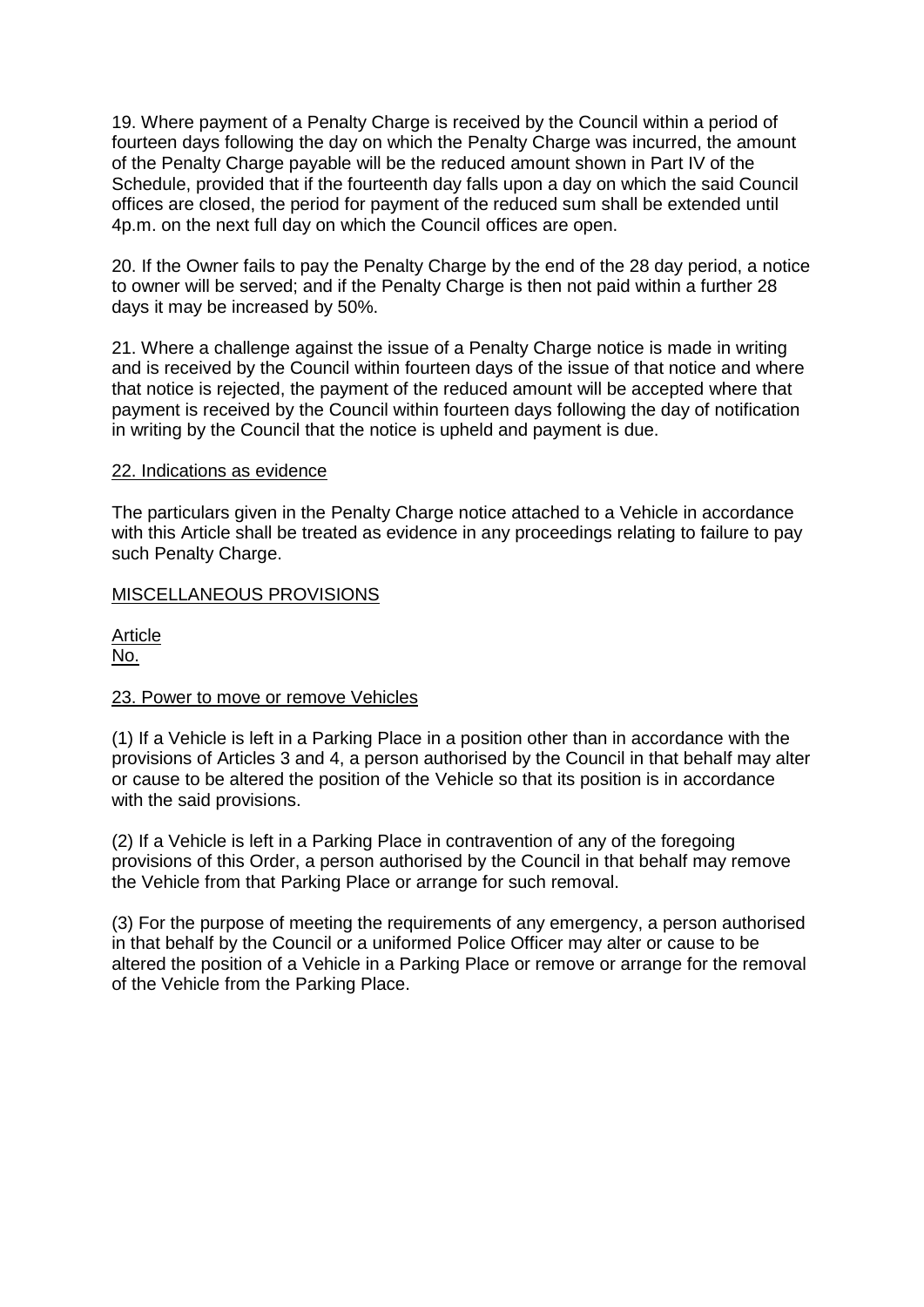(4) Any person altering or causing the alteration of the position of a Vehicle by virtue of Paragraph (1) of this Article, or removing or causing the removal of a Vehicle by virtue of Paragraphs (2) or (3) of this Article, may do so by towing or driving the Vehicle or moving it in such other manner as he may think reasonably necessary to enable the position of the Vehicle to be altered or the Vehicle to be removed.(5) Any person removing or arranging for the removal of a Vehicle by virtue of Paragraphs (2) or (3) of this Article shall make such arrangements as they consider to be reasonably necessary for the safety of the Vehicle in the place to which it is removed and the Council shall not be liable for any loss or damage caused to the Vehicle or its contents as a result of its being moved within a Parking Place or removed from a Parking Place under the provisions of this Order, excepting that resulting from the negligence of the Council or its contractors.

24. The provisions of this Article shall apply to the Parking Place described in Column 1 of the Schedule to this Order as "South Street, Farnham".

Between 08.00 hours and 18.30 hours on any day other than Christmas Day, any Vehicle which has been removed from a Parking Bay in the Parking Place specified in this Schedule to this Order shall not again be left in the same Parking Place until a period of two hours has elapsed since it was so removed.

25. The provisions of this Article shall apply to the Parking Place described in Column 1 of the Schedule to this Order as "Council Offices, Godalming". Between 08.00 hours and 18.30 hours on the days of Monday to Friday inclusive, excluding Christmas Day, no Vehicle may be left in the Parking Place unless it displays a valid Staff Parking Permit, Member Parking Permit or a Visitors Permit issued by the Council.

26. The provisions of this Article shall apply to the Parking Place described in Column 1 of the Schedule to this Order as "Woolsack Way, Godalming".

Between 08.00 hours and 18.30 hours on the days of Monday to Friday inclusive excluding Christmas Day, no Vehicle may be left in the Parking Place unless it displays a valid Parking Permit.

27. The provisions of this Article shall apply to the Parking Places described in Column 1 of the Schedule to this Order as "Weydown Road, Haslemere", 'Tanners Lane' "Meadrow, Farncombe" and "North Street, Farncombe".

The maximum period for which Vehicles may wait in these Parking Places shall be seven days provided a Parking Ticket valid for the period/waiting is displayed at all times in accordance with Article 12 of this Order.

28. The provisions of this Article shall apply to the Parking Places described in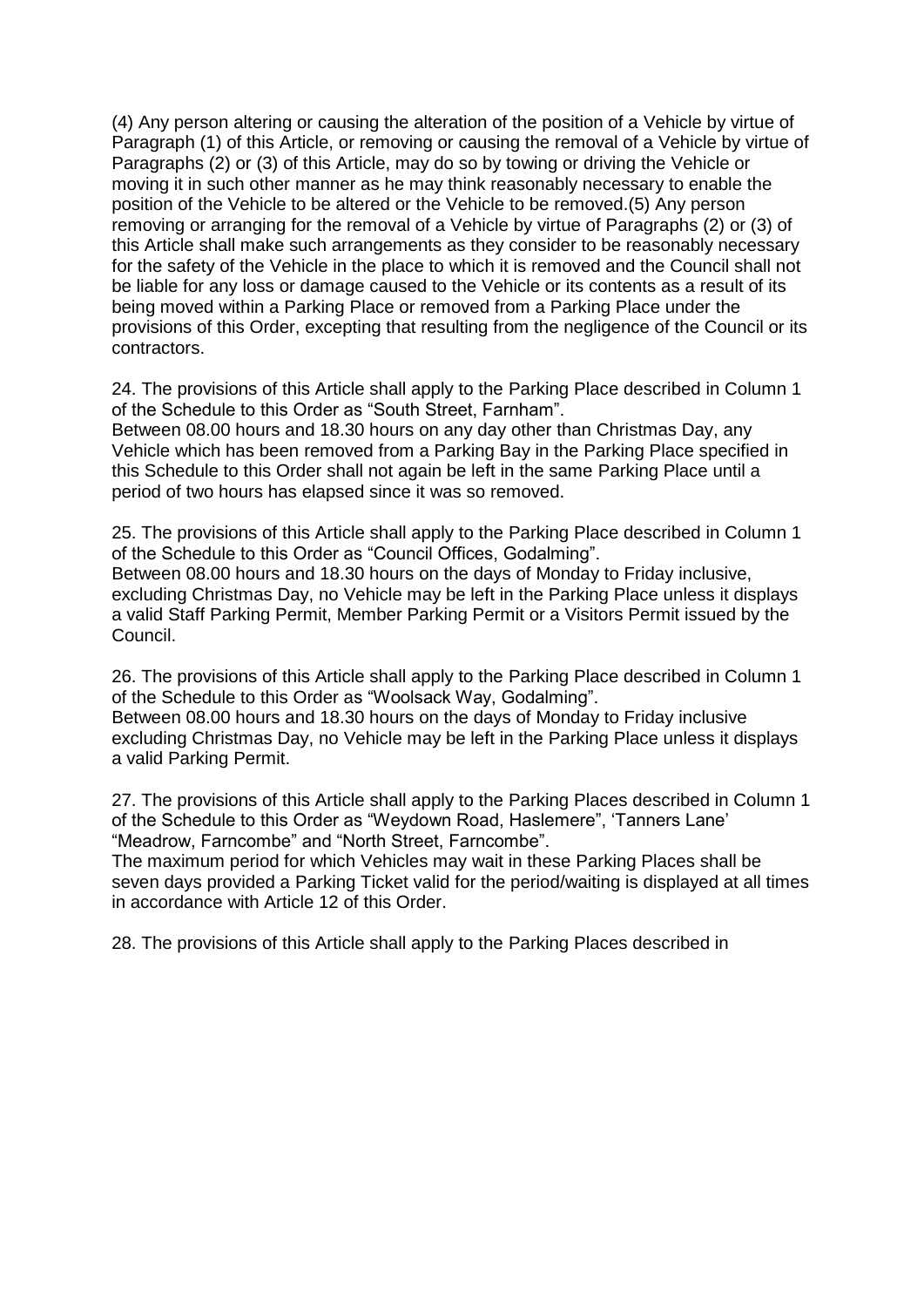Column 1 of the Schedule to this Order as "Meadrow, Farncombe", "Coach and Lorry Park".

The class or classes of Vehicles authorised to use that part of the Parking Place so delineated shall include Goods Vehicles, Heavy Goods Vehicles, coaches and other public service vehicles.

All other provisions of the Order shall apply to that Parking Place.

29. The provisions of this Article shall apply to the Parking Place described in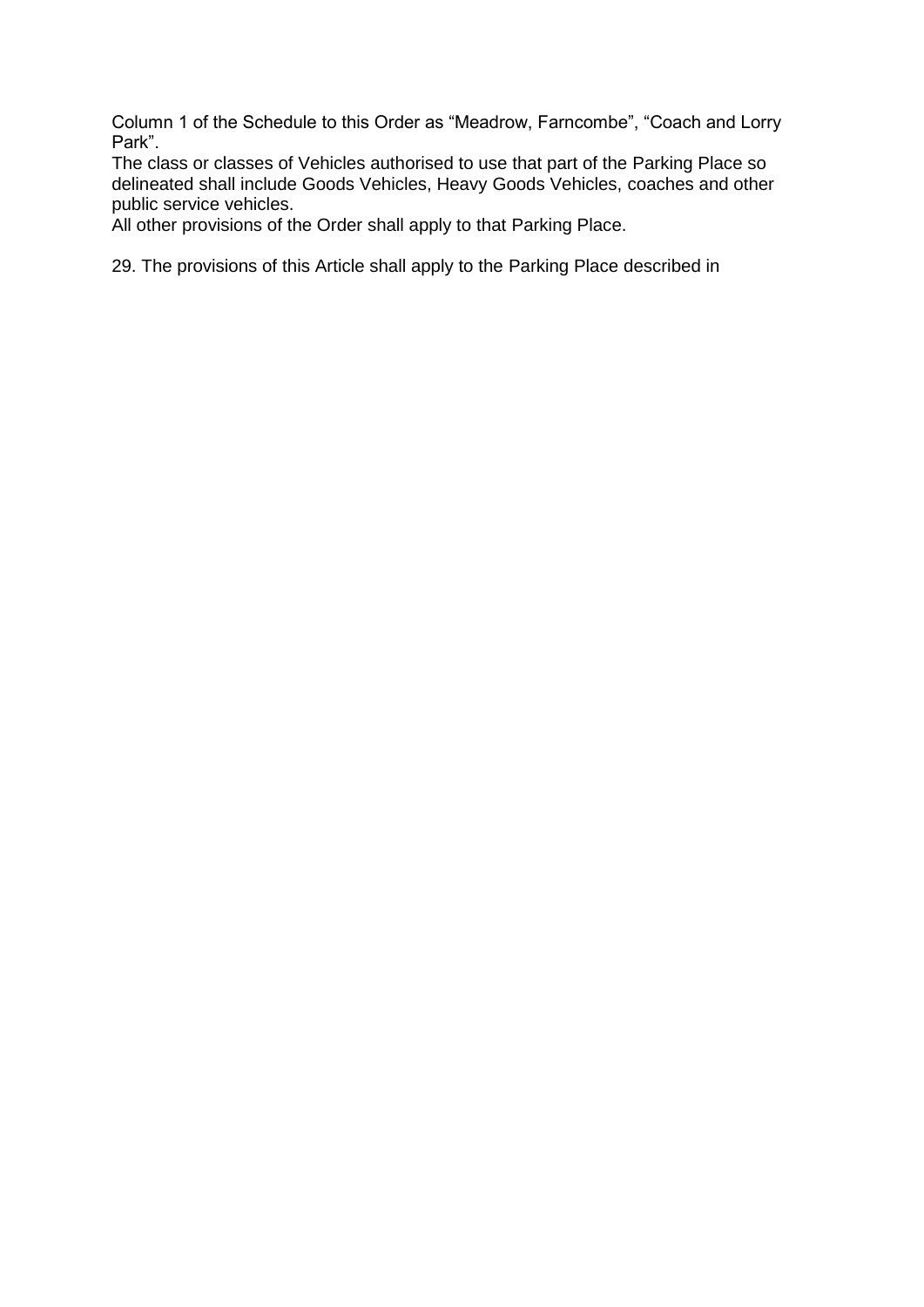Column 1 of the Schedule to this Order as "Waggon Yard, Farnham" No Vehicle may be left in the Parking Bay within the Parking Place marked as 'reserved' unless an appropriate Parking Permit issued by the Council is displayed. All other provisions of the Order shall apply to that Parking Place.

#### REVOCATION

25. The Waverley Borough Council (Off-Street Parking Places) Order 2017 (as amended) is hereby revoked.

The Common Seal of the Borough) Council of Waverley was here unto ) affixed in the presence of) Authorised Officer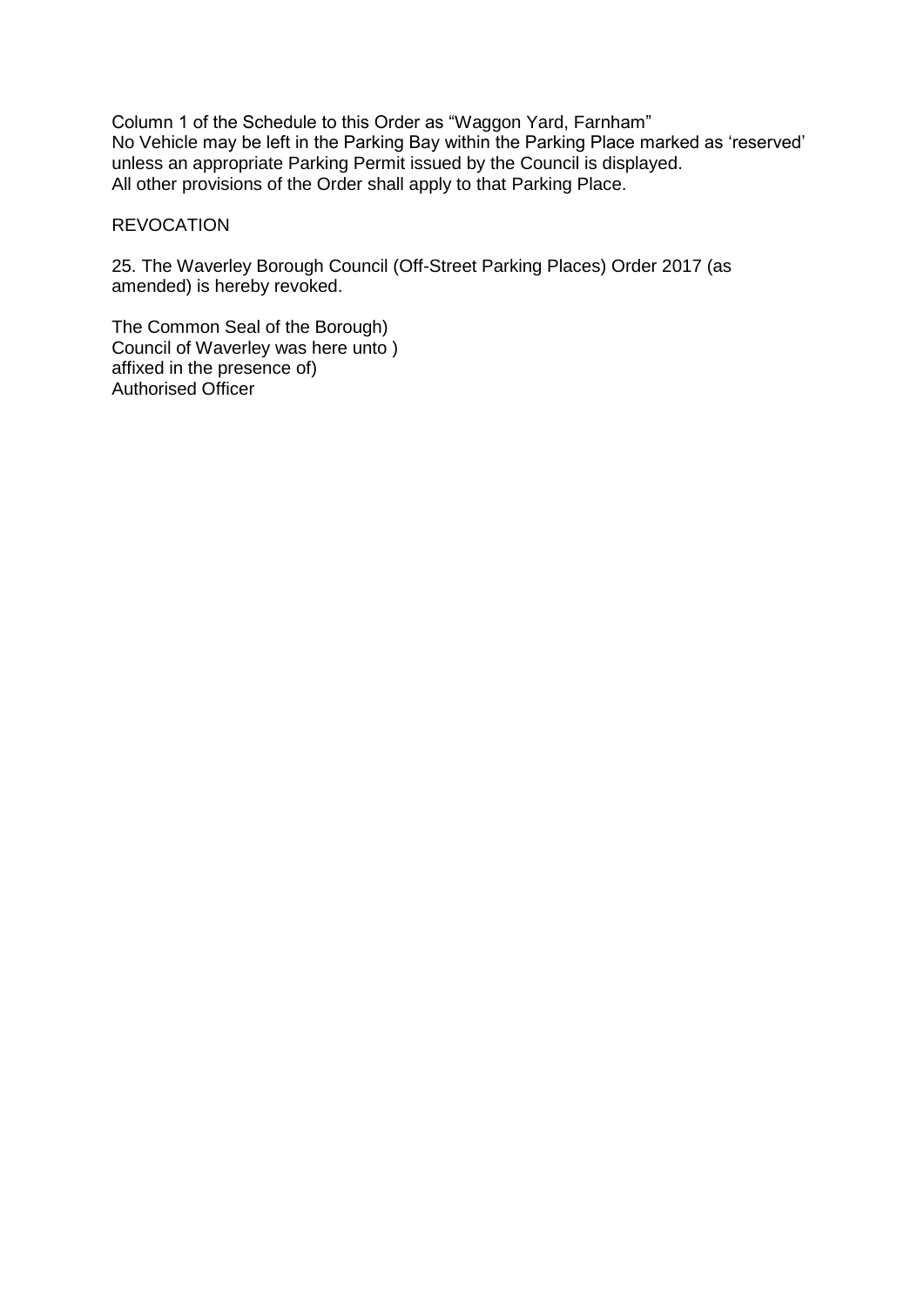## **HE WAVERLEY BOROUGH COUNCIL (OFF-STREET PARKING PLACES) ORDER 2020 SCHEDULE**

The following is a list of the classes of vehicles permitted to wait in the Parking Places named in this schedule.

(i) Motor cars within the provisions of Section 136(2) of the Act of 1984

(ii) Motorcycles as defined in Section 136(4) of the Act of 1984

(iii) Motor vehicles constructed or adapted for use for the conveyance of goods

(iv) Invalid carriages within the provisions of Section 136(5) of the Act of 1984

(v) Disabled persons' vehicles

# **SCHEDULE (PART I)**

| <b>Location of</b><br><b>Parking Place</b> | <b>Maximum wait</b> | <b>Charging</b><br><b>Charging</b><br><b>Period</b><br><b>Days</b> |           | <b>Scale of Charges</b> |
|--------------------------------------------|---------------------|--------------------------------------------------------------------|-----------|-------------------------|
|                                            |                     |                                                                    |           |                         |
| <b>GODALMING</b>                           |                     |                                                                    |           |                         |
| 1. Crown Court                             | 24 hours            | 8.00am -                                                           | Monday to | See Schedule of         |
|                                            |                     | 6.30pm                                                             | Saturday  | charges.                |
|                                            |                     |                                                                    |           | <b>Season Permit</b>    |
|                                            |                     |                                                                    |           | See Schedule of         |
|                                            |                     |                                                                    |           | charges.                |
| 2. South Street                            | 24 hours            | 8.00am -                                                           | Monday to | See Schedule of         |
|                                            |                     | 6.30pm                                                             | Saturday  | charges.                |
| 3. Mint Street                             | 24 hours            | $8.00am -$                                                         | Monday to | See Schedule of         |
|                                            |                     | 6.30pm                                                             | Saturday  | charges.                |
| 4. Mill Lane                               | 24 hours            | 8.00am -                                                           | Monday to | See Schedule of         |
| 5. Council                                 | 24 hours            | 6.30pm                                                             | Saturday  | charges.                |
| <b>Offices</b>                             |                     | 8.00am -                                                           | Saturday  | See Schedule of         |
| (All spaces, -                             |                     | 6.30pm                                                             | only      | charges.                |
| Designated                                 |                     |                                                                    |           |                         |
| 'staff' spaces)                            |                     |                                                                    |           |                         |
| 6. Queen Street                            | 24 hours            | 8.00am -                                                           | Monday to | See Schedule of         |
|                                            |                     | 6.30pm                                                             | Saturday  | charges.                |
|                                            |                     |                                                                    |           | Season Permit           |
|                                            |                     |                                                                    |           | See Schedule of         |
|                                            |                     |                                                                    |           | charges.                |
| 7. Croft Road                              | 24 hours            | 8.00am -                                                           | Monday to | See Schedule of         |
|                                            |                     | 6.30pm                                                             | Saturday  | charges.                |
|                                            |                     |                                                                    |           | Season Permit           |
|                                            |                     |                                                                    |           | See Schedule of         |
|                                            |                     |                                                                    |           | charges.                |
| 8. Meadrow                                 | 7 days              | 8.00am -                                                           | Monday to | See Schedule of         |
|                                            |                     | 6.30pm                                                             | Saturday  | charges.                |
|                                            |                     |                                                                    |           | Season Permit           |
|                                            |                     |                                                                    |           | See Schedule of         |
|                                            |                     |                                                                    |           | charges.                |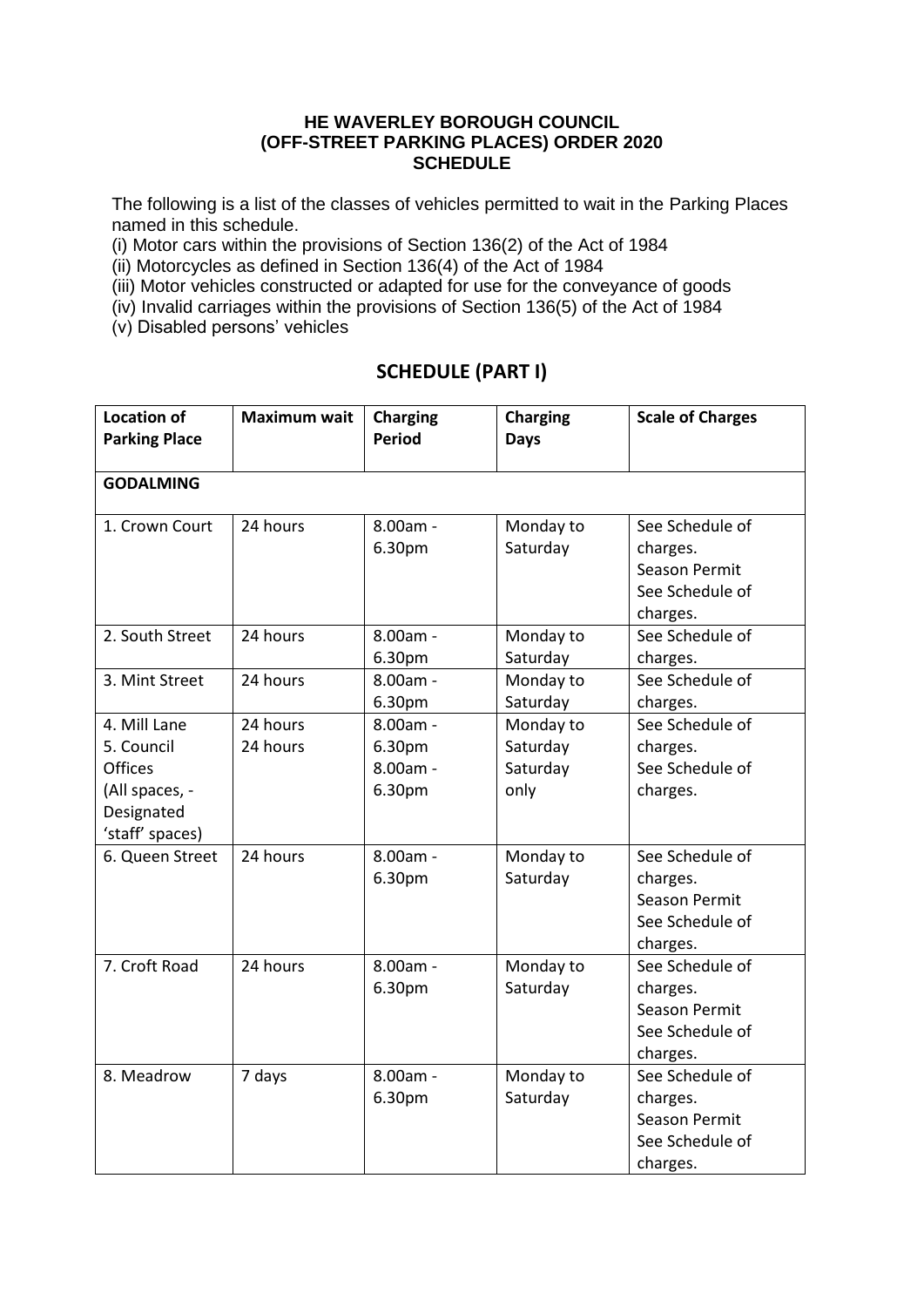| 9. North Street                     | 7 days                                          | 8.00am -<br>6.30pm   | Monday to<br>Friday<br>Saturday<br>Monday to<br>Saturday | See Schedule of<br>charges.<br><b>Season Permit</b><br>See Schedule of<br>charges. |
|-------------------------------------|-------------------------------------------------|----------------------|----------------------------------------------------------|------------------------------------------------------------------------------------|
| 10. Station Lane,<br>Milford        | 24 hours                                        | 8.00am -<br>6.30pm   | Monday to<br>Saturday                                    | See Schedule of<br>charges.<br><b>Season Permit</b><br>See Schedule of<br>charges. |
| 11. Godalming<br>Leisure Centre     | 24 hours                                        |                      | Monday to<br>Sunday                                      | Special £86.00 per<br>annum<br>No charge                                           |
| <b>FARNHAM</b>                      |                                                 |                      |                                                          |                                                                                    |
| 12. Central                         | 24 hours                                        | $8.00am -$<br>6.30pm | Monday to<br>Saturday                                    | See Schedule of<br>charges.                                                        |
| 13. South Street                    | Max stay 4<br>hour. No return<br>within 2 hours | $8.00am -$<br>6.30pm | Monday to<br>Saturday                                    | See Schedule of<br>charges.                                                        |
| 14. Lower Hart                      | 24 hours                                        | 8.00am -<br>6.30pm   | Monday to<br>Saturday                                    | See Schedule of<br>charges.                                                        |
| 15. Upper Hart                      | 24 hours                                        | $8.00am -$<br>6.30pm | Monday to<br>Saturday                                    | See Schedule of<br>charges.<br><b>Season Permit</b><br>See Schedule of<br>charges. |
| 16. Waggon<br>Yard                  | 24 hours                                        | 8.00am -<br>6.30pm   | Monday to<br>Saturday                                    | See Schedule of<br>charges.<br><b>Season Permit</b><br>See Schedule of<br>charges. |
| 17. St James                        | 24 hours                                        | 8.00am -<br>6.30pm   | Monday to<br>Saturday                                    | See Schedule of<br>charges.<br><b>Season Permit</b><br>See Schedule of<br>charges. |
| 18. Riverside 1                     | 24 hours                                        | 8.00am -<br>6.30pm   | Monday to<br>Saturday                                    | See Schedule of<br>charges.<br><b>Season Permit</b><br>See Schedule of<br>charges. |
| 19. Riverside 2<br>&<br>Riverside 3 | 24 hours                                        | 8.00am -<br>6.30pm   | Monday to<br>Saturday                                    | See Schedule of<br>charges.<br><b>Season Permit</b><br>See Schedule of<br>charges. |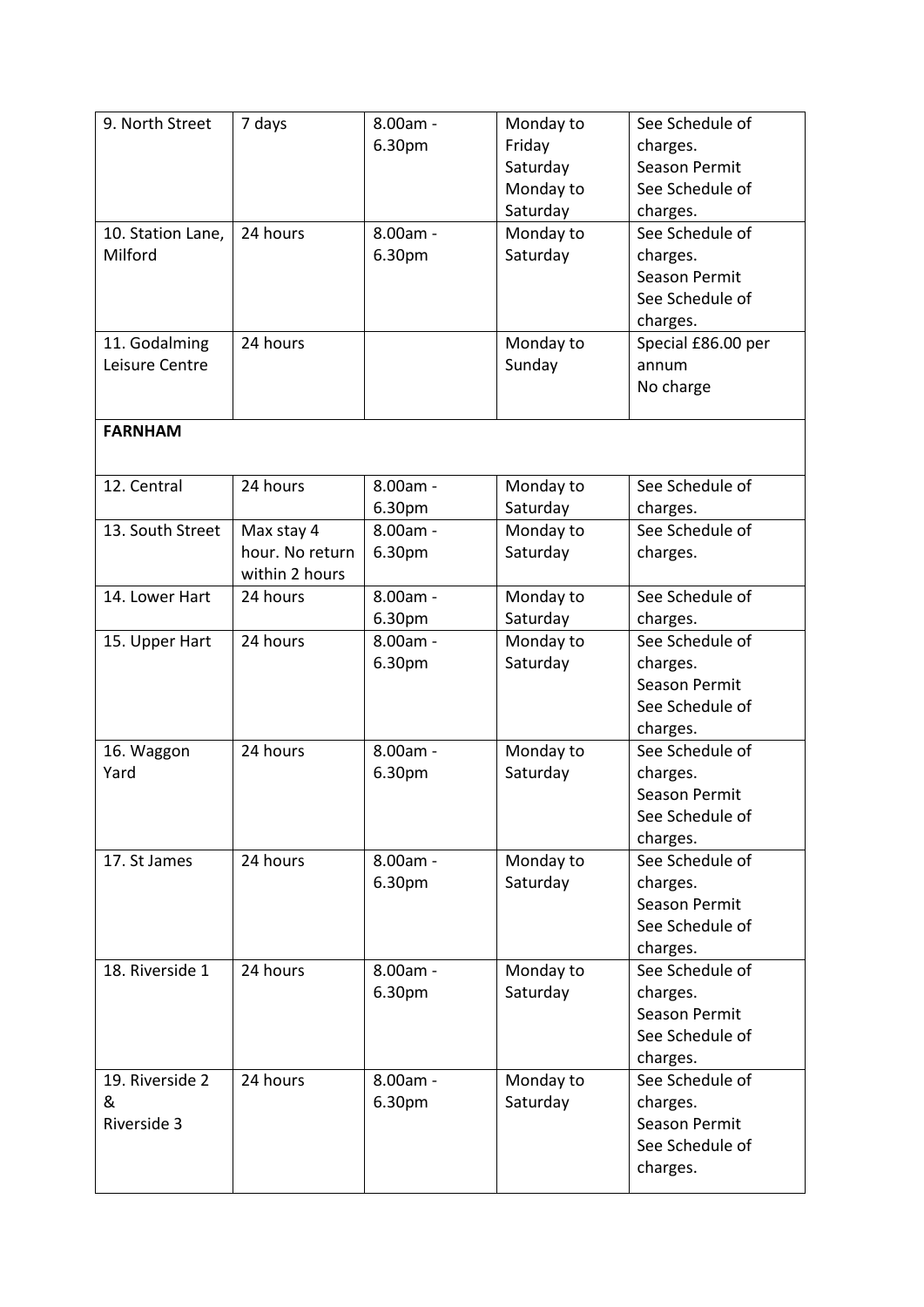| 20.Farnham        | 24 hours     | See Schedule of<br>8.00am -<br>Monday |             |                      |  |  |
|-------------------|--------------|---------------------------------------|-------------|----------------------|--|--|
| Leisure Centre    |              | 6.30pm                                | to Saturday | charges.             |  |  |
|                   |              |                                       |             |                      |  |  |
|                   |              |                                       |             |                      |  |  |
|                   |              |                                       |             |                      |  |  |
|                   |              |                                       |             |                      |  |  |
| 21. Frensham      | 24 hours     | $9.00am -$                            | Monday to   | See Schedule of      |  |  |
|                   |              |                                       |             |                      |  |  |
| <b>Great Pond</b> |              | 7.00pm                                | Sunday      | charges.             |  |  |
|                   |              |                                       |             |                      |  |  |
|                   |              |                                       |             |                      |  |  |
|                   |              |                                       |             |                      |  |  |
|                   |              |                                       |             |                      |  |  |
| <b>HASLEMERE</b>  |              |                                       |             |                      |  |  |
|                   | 24 hours     | 8.00am -                              |             | See Schedule of      |  |  |
| 22. High Street   |              |                                       | Monday to   |                      |  |  |
|                   |              | 6.30pm                                | Saturday    | charges.             |  |  |
| 23. Chestnut      | 24 hours     | 8.00am -                              | Monday to   | See Schedule of      |  |  |
| Avenue            |              | 6.30pm                                | Saturday    | charges.             |  |  |
|                   |              |                                       |             | <b>Season Permit</b> |  |  |
|                   |              |                                       |             | See Schedule of      |  |  |
|                   |              |                                       |             | charges.             |  |  |
| 24. Weydown       | 7 days       | 8.00am -                              | Monday to   | See Schedule of      |  |  |
| Road              |              | 6.30pm                                | Friday      | charges.             |  |  |
|                   |              |                                       | Saturday    | <b>Season Permit</b> |  |  |
|                   |              |                                       |             |                      |  |  |
|                   |              |                                       | Monday to   | See Schedule of      |  |  |
|                   |              |                                       | Saturday    | charges.             |  |  |
| 25. Tanners       | 7 days       | 8.00am -                              | Monday to   | See Schedule of      |  |  |
| Lane              |              | 6.30pm                                | Saturday    | charges.             |  |  |
|                   |              |                                       |             | <b>Season Permit</b> |  |  |
|                   |              |                                       |             | See Schedule of      |  |  |
|                   |              |                                       |             | charges.             |  |  |
| 26. Wey Hill      | 24 hours     |                                       | Monday to   | No charge            |  |  |
| (Long Stay)       |              |                                       | Sunday      |                      |  |  |
|                   |              |                                       |             |                      |  |  |
| 27 Wey Hill       | Maximum Stay |                                       | Monday to   | No charge            |  |  |
|                   |              |                                       |             |                      |  |  |
| (Short Stay)      | 4 hours      |                                       | Sunday      |                      |  |  |
|                   |              |                                       |             |                      |  |  |
| 28. Beacon Hill,  | 24 hours     |                                       | Monday to   | No charge            |  |  |
| Hindhead          |              |                                       | Sunday      |                      |  |  |
| 29. Heather       | 24 hours     |                                       | Monday to   |                      |  |  |
|                   |              |                                       |             | No charge            |  |  |
| Way, Hindhead     |              |                                       | Sunday      |                      |  |  |
| <b>CRANLEIGH</b>  |              |                                       |             |                      |  |  |
| 30. Lucks Green   | 24 hours     |                                       | Monday to   | No charge            |  |  |
|                   |              |                                       | Saturday    |                      |  |  |
|                   |              |                                       |             |                      |  |  |
| 31. Village Way   | 24 hours     | 8.00am -                              | Monday to   | See Schedule of      |  |  |
|                   |              | 6.30pm                                | Saturday    | charges.             |  |  |
|                   |              |                                       |             | <b>Season Permit</b> |  |  |
|                   |              |                                       |             | See Schedule of      |  |  |
|                   |              |                                       |             | charges.             |  |  |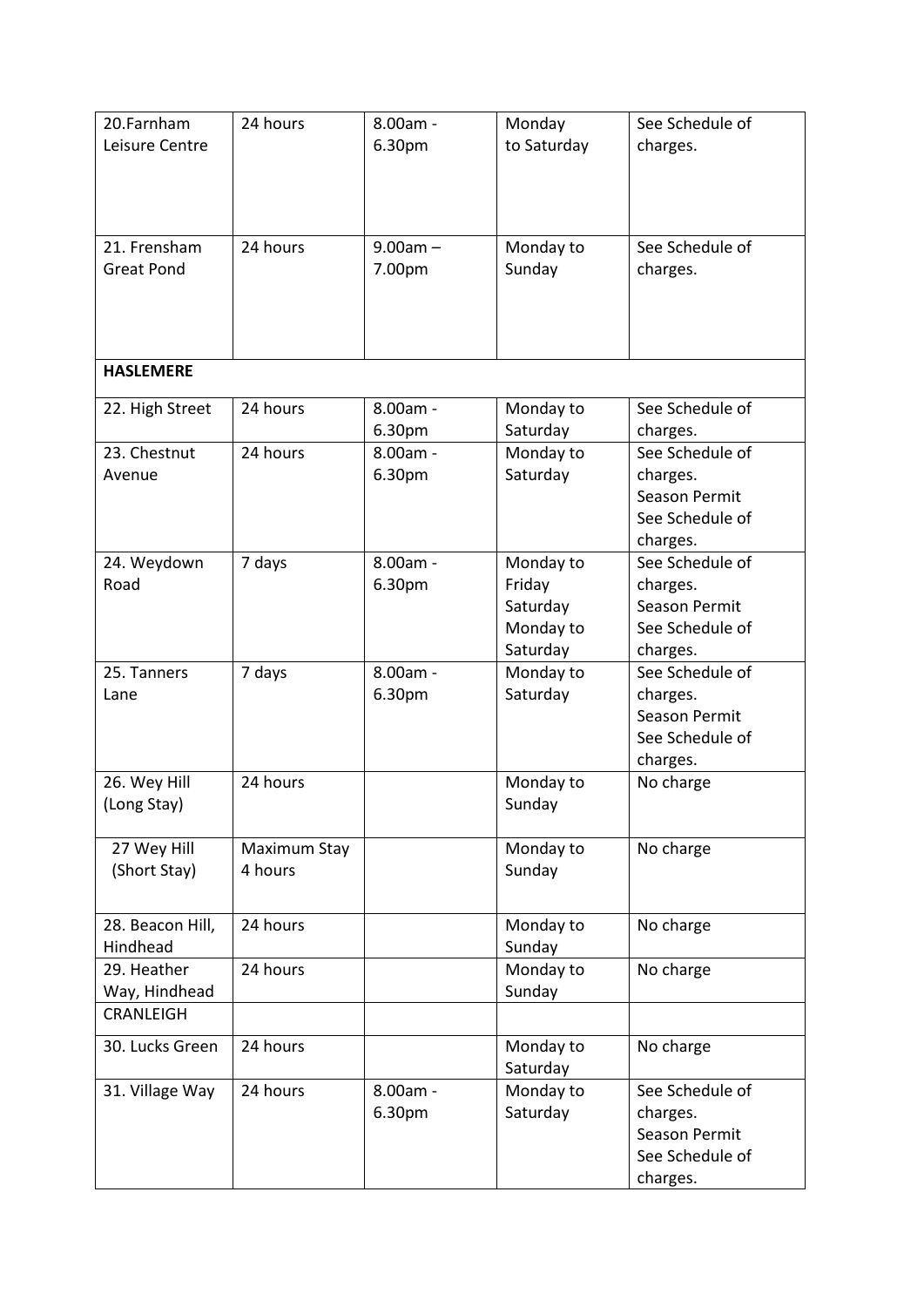| 32. Stocklund   | 24 hours        | $8.00am -$ | Monday to | See Schedule of |
|-----------------|-----------------|------------|-----------|-----------------|
| Square          |                 | 6.30pm     | Saturday  | charges.        |
|                 |                 |            |           | Season Permit   |
|                 |                 |            |           | See Schedule of |
|                 |                 |            |           | charges.        |
| 33. Snoxhall    | Monday to       | $8.00am -$ | Monday to | See schedule of |
| Fields          | Friday          | 6.30pm     | Saturday  | charges         |
|                 | maximum stay    |            |           |                 |
|                 | 3 hours         |            |           |                 |
|                 |                 |            |           |                 |
|                 | Saturday        |            |           | No charge       |
|                 | maximum stay    |            |           |                 |
|                 | 4 hours         |            |           |                 |
| <b>BRAMLEY</b>  |                 |            |           |                 |
|                 |                 |            |           |                 |
| 33. Library     | Max stay 2      | 8:00am-    | Monday to | No charge       |
|                 | hours,- no      | 6:30pm     | Sunday    |                 |
|                 | return within 2 |            |           |                 |
|                 | hours           |            |           |                 |
| 34. Bramley car | 24 hours        |            | Monday to | No charge       |
| park            |                 |            | Sunday    |                 |
|                 |                 |            |           |                 |
|                 |                 |            |           |                 |

| <b>PART II - COMMERCIAL VEHICLE PARKING</b>                                                                                           |                                                                 |                                                                 |                       |                             |  |  |  |  |  |  |  |
|---------------------------------------------------------------------------------------------------------------------------------------|-----------------------------------------------------------------|-----------------------------------------------------------------|-----------------------|-----------------------------|--|--|--|--|--|--|--|
| 35. Meadrow,<br>Farncombe<br>coach and lorry<br>park<br>(goods vehicles,<br>heavy<br>Goods vehicles,<br>coaches and<br>public service | Weekdays-<br>After 6:30pm<br>until 8am;<br>Weekends-<br>anytime | Weekdays-<br>After 6:30pm<br>until 8am;<br>Weekends-<br>anytime | Monday to<br>Saturday | See Schedule of<br>charges. |  |  |  |  |  |  |  |
| vehicles)                                                                                                                             |                                                                 |                                                                 |                       |                             |  |  |  |  |  |  |  |

| PART III - OFF-PEAK PARKING PERMIT / CONTRACT PARKING PERMIT AND DISABLED |                            |                 |           |                 |  |  |  |  |  |
|---------------------------------------------------------------------------|----------------------------|-----------------|-----------|-----------------|--|--|--|--|--|
| <b>PERSON'S BADGE</b>                                                     |                            |                 |           |                 |  |  |  |  |  |
| <b>OFF-PEAK</b>                                                           | As specified in            | 8.00 am - 9.30  | Monday to | See Schedule of |  |  |  |  |  |
| <b>PARKING</b>                                                            | Article 12                 | am              | Saturday  | charges         |  |  |  |  |  |
| <b>PERMIT</b>                                                             | (15)(iii)                  | 4.30 pm $-6.30$ |           |                 |  |  |  |  |  |
|                                                                           | of the Order.              | pm              |           |                 |  |  |  |  |  |
|                                                                           | Available in the           | (weekdays)      |           |                 |  |  |  |  |  |
|                                                                           | 8.00 am -<br>following car |                 |           |                 |  |  |  |  |  |
|                                                                           | parks:-<br>6.30            |                 |           |                 |  |  |  |  |  |
|                                                                           | Chestnut                   | pm(Saturdays)   |           |                 |  |  |  |  |  |
|                                                                           | Avenue                     |                 |           |                 |  |  |  |  |  |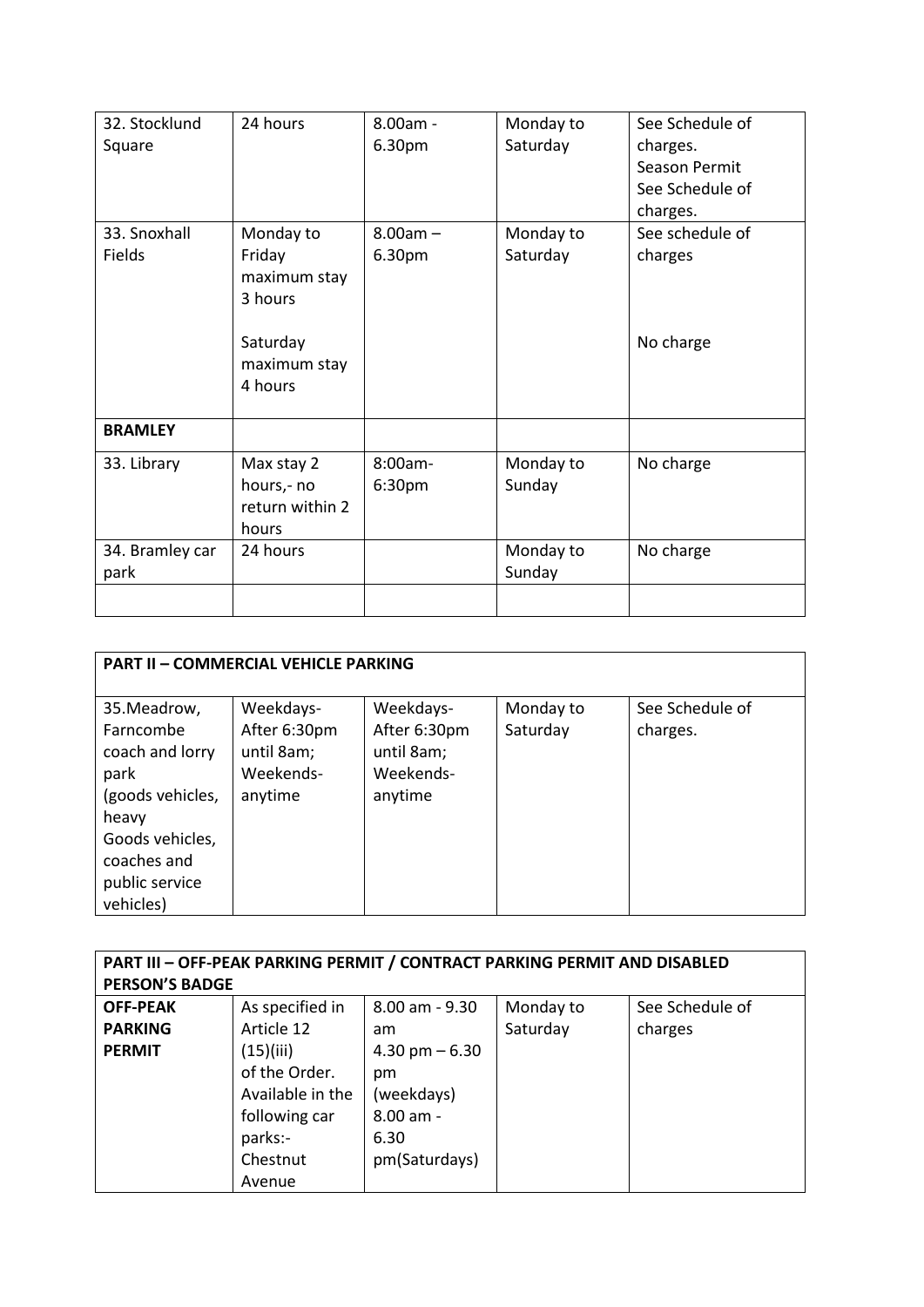|                                   | Croft Road          |                    |                          |  |
|-----------------------------------|---------------------|--------------------|--------------------------|--|
|                                   | Crown Court         |                    |                          |  |
|                                   |                     |                    |                          |  |
|                                   | Central             |                    |                          |  |
|                                   | <b>High Street</b>  |                    |                          |  |
|                                   | Meadrow             |                    |                          |  |
|                                   | North Street        |                    |                          |  |
|                                   | Queen Street        |                    |                          |  |
|                                   | Riverside 1         |                    |                          |  |
|                                   | Riverside 2         |                    |                          |  |
|                                   | Riverside 3         |                    |                          |  |
|                                   | St James            |                    |                          |  |
|                                   | <b>Station Lane</b> |                    |                          |  |
|                                   | Stocklund           |                    |                          |  |
|                                   | Square              |                    |                          |  |
|                                   | Village Way         |                    |                          |  |
|                                   | <b>Tanners Lane</b> |                    |                          |  |
|                                   | Weydown Road        |                    |                          |  |
|                                   | <b>Upper Hart</b>   |                    |                          |  |
|                                   | <b>Waggon Yard</b>  |                    |                          |  |
| <b>CONTRACT PARKING PERMIT</b>    |                     |                    |                          |  |
|                                   |                     |                    |                          |  |
| <b>FARNHAM</b>                    |                     |                    |                          |  |
| 36. Upper Hart                    | 24 hours            | Monday to Saturday | See Schedule of charges. |  |
| 37.LocalityOffice                 | 24 hours            | Monday to          | See Schedule of charges. |  |
| (rear of)                         |                     | Saturday           |                          |  |
| <b>GODALMING</b>                  |                     |                    |                          |  |
| 38. Council Offices               | 5 days              | Monday to          | In accordance with       |  |
| Car Park (The Burys)              |                     | Friday             | conditions of use of     |  |
| - designated Council              |                     |                    | staff parking permit     |  |
| staff parking bays                |                     |                    |                          |  |
| 39. Woolsack Way -                | 5 days              | Monday to          | In accordance with       |  |
| designated Council                |                     | Friday             | conditions of use of     |  |
| staff car park                    |                     |                    | staff parking permit     |  |
| <b>DISABLED PERSONS BADGE USE</b> |                     |                    |                          |  |
| In a bay reserved                 | Maximum stay 3      |                    | See Schedule of charges  |  |
| for blue badge                    | hours               |                    |                          |  |
| holders                           |                     |                    |                          |  |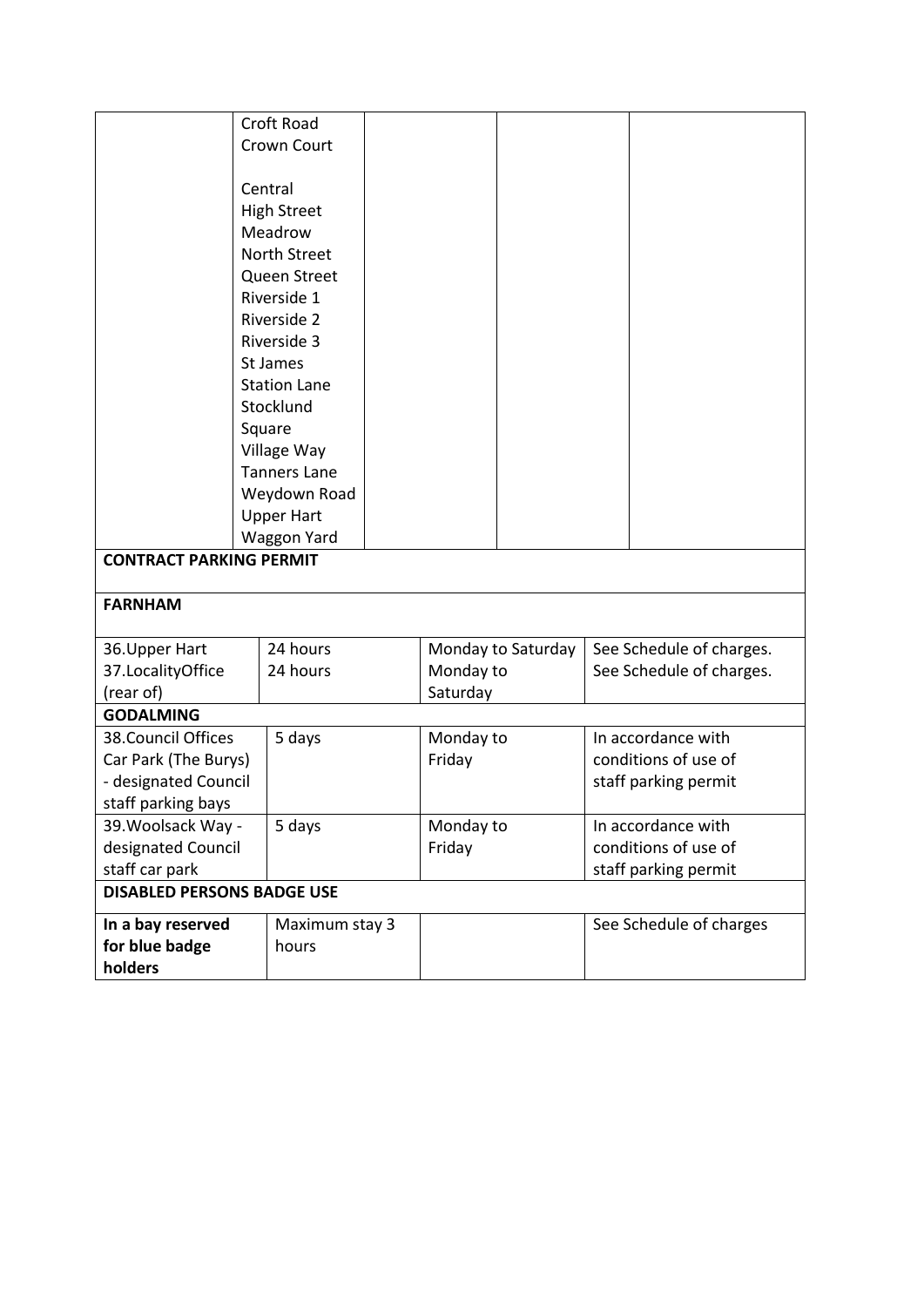| <b>PART IV SCHEDULE OF CHARGES</b>                              |                         |       |          |       |       |                  |               |             |                                                                              |             |        |            |
|-----------------------------------------------------------------|-------------------------|-------|----------|-------|-------|------------------|---------------|-------------|------------------------------------------------------------------------------|-------------|--------|------------|
| <b>Telephone payment</b><br>charges FOR ALL<br><b>CAR PARKS</b> |                         |       | 24 hours |       |       | Monday to Sunday |               |             | Charge per transaction $-$<br>10 <sub>p</sub><br>Charge per text /SMS<br>10p |             |        |            |
| Schedule of hourly parking charges                              |                         |       |          |       |       |                  |               |             |                                                                              |             |        |            |
| <b>Location and</b><br><b>Car Park</b>                          | <b>Charging</b><br>Days |       |          |       |       |                  | <b>Tariff</b> |             |                                                                              |             |        |            |
| <b>Godalming</b>                                                |                         | 1hr   | 2hrs     | 3hrs  | 4hrs  | <b>5hrs</b>      | 6hrs          | <b>7hrs</b> | 8hrs                                                                         | <b>9hrs</b> | 10hrs  | 10%<br>hrs |
| <b>Crown Court</b>                                              | Mon - Sat               | £0.90 | £1.90    | £2.80 | £3.70 | £5.30            | £6.40         | £7.50       | £8.60                                                                        | £9.80       | £11.00 | £11.50     |
| <b>South Street</b>                                             | Mon - Sat               | £1.00 | £2.10    | £3.60 | £4.90 | £7.00            | £9.40         | £11.90      | £14.20                                                                       | £16.60      | £18.60 | £20.00     |
| <b>Mint Street</b>                                              | Mon - Sat               | £0.90 | £1.90    | £3.40 | £4.60 | £7.00            | £9.30         | £11.70      | £14.00                                                                       | £16.30      | £18.60 | £20.00     |
| Mill Lane                                                       | Mon - Sat               | £1.00 | £2.10    | £3.60 | £4.90 | £6.40            | £7.50         | £9.00       | £10.50                                                                       | £12.00      | £13.50 | £14.00     |
| Council                                                         | Saturday                |       |          |       |       |                  |               |             |                                                                              |             |        |            |
| Offices                                                         | only                    | £0.80 | £1.70    | £4.40 | £4.50 | £5.40            | £6.50         | £7.50       | £8.70                                                                        | £10.00      | £11.00 | £11.50     |
| Queen Street                                                    | Mon - Sat               | £0.70 | £1.50    | £2.10 | £2.90 | £3.50            | £4.30         | £4.90       | £5.80                                                                        | £6.50       | £7.10  | £7.50      |
| <b>Croft Road</b>                                               | Mon - Sat               | £0.60 | £1.30    | £1.90 | £2.60 | £3.30            | £3.90         | £4.50       | £5.20                                                                        | £5.90       | £6.50  | £7.00      |
| Meadrow                                                         | Mon - Sat               | £0.70 | £0.70    | £2.10 | £4.30 | £4.30            | £4.30         | £4.30       | £4.30                                                                        | £4.30       | £4.30  | £4.30      |
| <b>North Street</b>                                             | Mon to Fri              | £0.60 | £1.10    | £5.50 | £5.50 | £5.50            | £5.50         | £5.50       | £5.50                                                                        | £5.50       | £5.50  | £5.50      |
| <b>North Street</b>                                             | Saturday                | £0.60 | £1.10    | £1.70 | £1.70 | £1.70            | £1.70         | £1.70       | £1.70                                                                        | £1.70       | £1.70  | £1.70      |
| <b>Station Lane,</b><br>Milford                                 | Mon - Sat               | £0.20 | £0.20    | £1.60 | £1.60 | £1.60            | £1.60         | £1.60       | £1.60                                                                        | £1.60       | £1.60  | £1.60      |
| Farnham                                                         |                         |       |          |       |       |                  |               |             |                                                                              |             |        |            |
| Central                                                         | Mon - Sat               | £1.00 | £2.10    | £3.70 | £5.00 | £6.50            | £7.70         | £9.20       | £10.50                                                                       | £12.00      | £13.50 | £14.00     |
| <b>South Street</b>                                             | Mon - Sat               | £0.70 | £1.50    | £2.10 | £2.90 | N/A              | N/A           | N/A         | N/A                                                                          | N/A         | N/A    | N/A        |
| Lower Hart                                                      | Mon - Sat               | £1.00 | £2.10    | £3.70 | £5.00 | £7.10            | £9.50         | £12.00      | £14.20                                                                       | £16.50      | £19.00 | £20.00     |
|                                                                 | Mon - Sat               | £0.60 | £1.30    | £1.90 | £2.60 | £3.30            | £3.90         | £4.60       | £5.30                                                                        | £5.90       | £6.50  | £7.00      |
| <b>Upper Hart</b><br>Farnham<br><b>Locality Office</b>          | Mon - Sat               | N/A   | N/A      | N/A   | N/A   | N/A              | N/A           | N/A         | N/A                                                                          | N/A         | N/A    | N/A        |
| <b>Waggon Yard</b>                                              | Mon - Sat               | £0.70 | £1.50    | £2.10 | £2.90 | £3.60            | £4.30         | £5.00       | £5.80                                                                        | £6.50       | £7.20  | £7.50      |
| <b>St James</b>                                                 | Mon - Sat               | £0.70 | £1.10    | £4.50 | £4.50 | £4.50            | £4.50         | £4.50       | £4.50                                                                        | £4.50       | £4.50  | £4.50      |
| <b>Riverside 1</b>                                              | Mon - Sat               | £0.70 | £1.10    | £3.70 | £3.70 | £3.70            | £4.30         | £4.30       | £4.30                                                                        | £4.30       | £4.30  | £4.30      |
| <b>Riverside 2</b>                                              | Mon - Sat               | £0.60 | £1.20    | £2.00 | £2.60 | £3.00            | £3.00         | £3.50       | £3.50                                                                        | £3.50       | £3.50  | £3.50      |
|                                                                 |                         | £0.60 | £1.20    | £2.00 | £3.00 | £3.00            | £3.00         | £3.00       | £3.00                                                                        | £3.00       | £3.00  | £3.00      |
| <b>Riverside 3</b><br>Frensham                                  | Mon - Sat               |       |          |       |       |                  |               |             |                                                                              |             |        |            |
| <b>Great Pond</b>                                               | Mon-Sun                 | £1.50 | £3.00    | £4,00 | £4,00 | £6.00            | £6.00         | £6.00       | £6.00                                                                        | £6.00       | £6.00  | N/A        |
| Farnham<br><b>Leisure Centre</b>                                | Mon - Sat               | £0.70 | £0.70    | £1.80 | £3.50 | £4.60            | £7.00         | £9.50       | £12.00                                                                       | £14.20      | £16.60 | £18.00     |
| <b>Haslemere</b>                                                |                         |       |          |       |       |                  |               |             |                                                                              |             |        |            |
| <b>High Street</b>                                              | Mon - Sat               | £1.00 | £2.10    | £3.60 | £4.90 | £6.50            | £7.70         | £9.20       | £10.50                                                                       | £12.00      | £13.50 | £14.00     |
| Chestnut                                                        |                         |       |          |       |       |                  |               |             |                                                                              |             |        |            |
| Avenue                                                          | Mon - Sat               | £0.80 | £1.70    | £2.50 | £3.40 | £4.30            | £5.20         | £6.10       | £7.00                                                                        | £8.00       | £9.00  | £9.50      |
| Weydown<br>Road                                                 | Mon to Fri              | £0.60 | £1.10    | £5.00 | £5.00 | £5.00            | £5.00         | £5.00       | £5.00                                                                        | £5.00       | £5.00  | £5.00      |
| Weydown<br>Road                                                 | Saturday                | £0.60 | £1.10    | £3.20 | £3.20 | £3.20            | £3.20         | £3.20       | £3.20                                                                        | £3.20       | £3.20  | £3.20      |
| <b>Tanners Lane</b>                                             | Mon - Sat               | £0.60 | £1.10    | £4.50 | £4.50 | £4.50            | £4.50         | £4.50       | £4.50                                                                        | £4.50       | £4.50  | £4.50      |
|                                                                 |                         |       |          |       |       |                  |               |             |                                                                              |             |        |            |
| Cranleigh                                                       |                         |       |          |       |       |                  |               |             |                                                                              |             |        |            |
| <b>Village Way</b><br>Stocklund                                 | Mon - Sat               | £0.80 | £1.70    | £2.50 | £3.50 | £4.00            | £4.00         | £4.00       | £4.00                                                                        | £4.00       | £4.00  | £4.00      |
| Square                                                          | Mon - Sat               | £0.80 | £1.70    | £2.50 | £3.40 | £4.00            | £4.00         | £4.00       | £4.00                                                                        | £4.00       | £4.00  | £4.00      |
| Snoxhall<br><b>Fields</b>                                       | Mon - Fri               | £1.00 | £1.00    | £1.00 | N/A   | N/A              | N/A           | N/A         | N/A                                                                          | N/A         | N/A    | N/A        |
| Snoxhall<br>Fields                                              | Saturday                | £1.00 | £1.00    | £1.00 | £1.00 | N/A              | N/A           | N/A         | N/A                                                                          | N/A         | N/A    | N/A        |